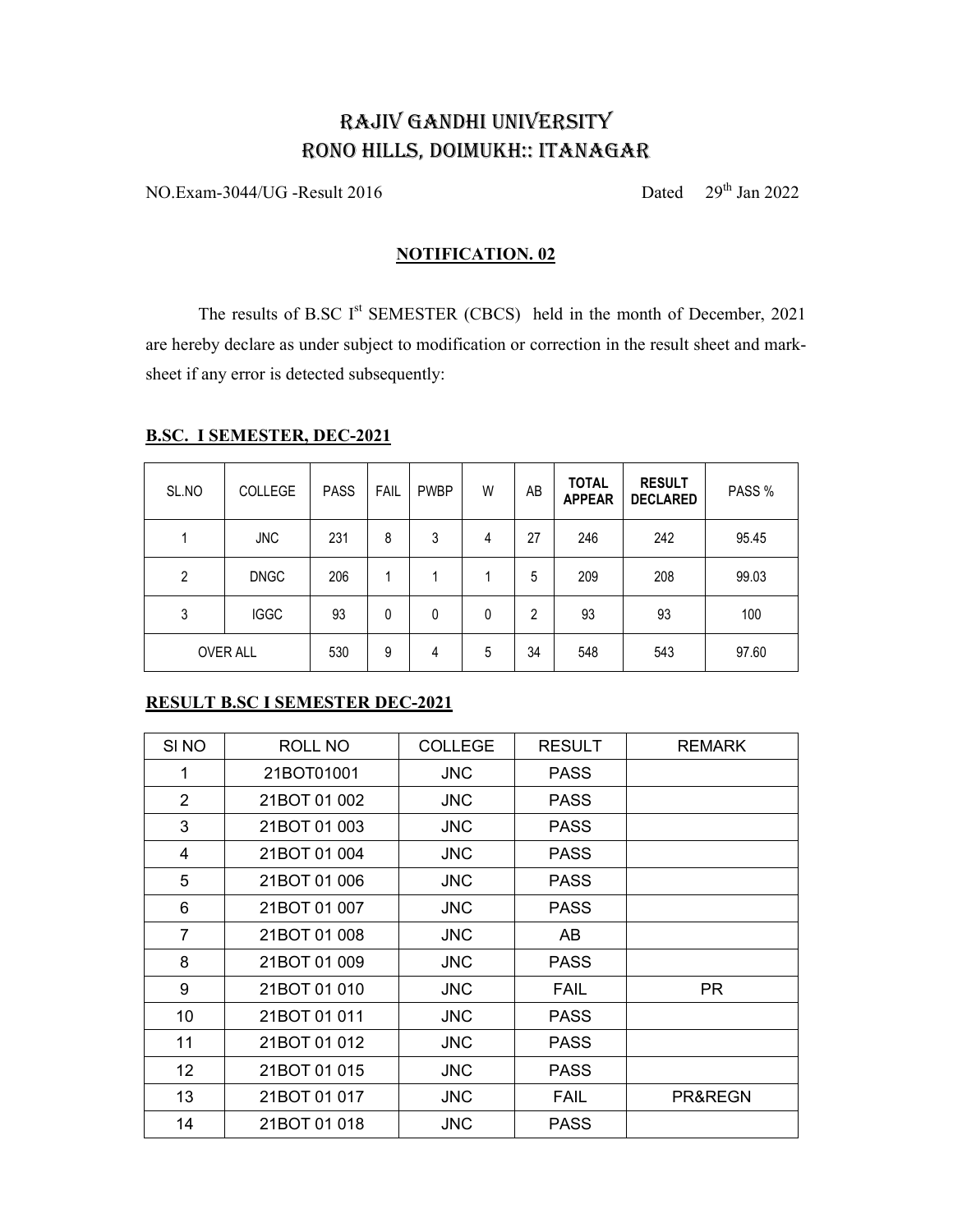| 15 | 21BOT 01 020 | <b>JNC</b> | <b>PASS</b> |             |
|----|--------------|------------|-------------|-------------|
| 16 | 21BOT 01 021 | <b>JNC</b> | <b>PASS</b> |             |
| 17 | 21BOT 01 022 | <b>JNC</b> | <b>PASS</b> |             |
| 18 | 21BOT 01 024 | <b>JNC</b> | <b>PASS</b> |             |
| 19 | 21BOT 01 025 | <b>JNC</b> | <b>PASS</b> |             |
| 20 | 21BOT 01 026 | <b>JNC</b> | <b>FAIL</b> |             |
| 21 | 21BOT 01 028 | <b>JNC</b> | <b>PASS</b> |             |
| 22 | 21BOT 01 031 | <b>JNC</b> | <b>PASS</b> |             |
| 23 | 21BOT 01 032 | <b>JNC</b> | W           |             |
| 24 | 21BOT 01 033 | <b>JNC</b> | <b>PASS</b> |             |
| 25 | 21BOT 01 034 | <b>JNC</b> | <b>FAIL</b> | <b>PR</b>   |
| 26 | 21BOT 01 035 | <b>JNC</b> | AB          |             |
| 27 | 21BOT 01 036 | <b>JNC</b> | <b>PASS</b> |             |
| 28 | 21BOT 01 037 | <b>JNC</b> | <b>PASS</b> |             |
| 29 | 21BOT 01 039 | <b>JNC</b> | <b>PASS</b> |             |
| 30 | 21BOT 01 040 | <b>JNC</b> | AB          |             |
| 31 | 21BOT 01 041 | <b>JNC</b> | W           | <b>REGN</b> |
| 32 | 21BOT 01 042 | <b>JNC</b> | <b>PASS</b> |             |
| 33 | 21BOT 01 043 | <b>JNC</b> | <b>PASS</b> |             |
| 34 | 21BOT 01 045 | <b>JNC</b> | W           | <b>REGN</b> |
| 35 | 21BOT 01 046 | <b>JNC</b> | <b>PASS</b> |             |
| 36 | 21BOT 01 047 | <b>JNC</b> | <b>PASS</b> |             |
| 37 | 21BOT 01 048 | <b>JNC</b> | <b>PASS</b> |             |
| 38 | 21BOT 01 050 | <b>JNC</b> | <b>PASS</b> |             |
| 39 | 21BOT 01 051 | <b>JNC</b> | <b>PASS</b> |             |
| 40 | 21BOT 01 052 | <b>JNC</b> | <b>PASS</b> |             |
| 41 | 21BOT 01 053 | <b>JNC</b> | <b>PASS</b> |             |
| 42 | 21BOT 01 054 | <b>JNC</b> | <b>PASS</b> |             |
| 43 | 21BOT 01 056 | <b>JNC</b> | <b>PASS</b> |             |
| 44 | 21BOT 01 057 | <b>JNC</b> | <b>PASS</b> |             |
| 45 | 21BOT 01 058 | <b>JNC</b> | <b>PASS</b> |             |
| 46 | 21BOT 01 059 | <b>JNC</b> | <b>PASS</b> |             |
| 47 | 21BOT 01 060 | <b>JNC</b> | <b>PASS</b> |             |
| 48 | 21BOT 01 062 | <b>JNC</b> | W           | <b>REGN</b> |
| 49 | 21BOT 01 063 | <b>JNC</b> | <b>PASS</b> |             |
| 50 | 21BOT 01 064 | <b>JNC</b> | <b>FAIL</b> | <b>PR</b>   |
| 51 |              |            |             |             |
|    | 21BOT 01 065 | <b>JNC</b> | <b>PASS</b> |             |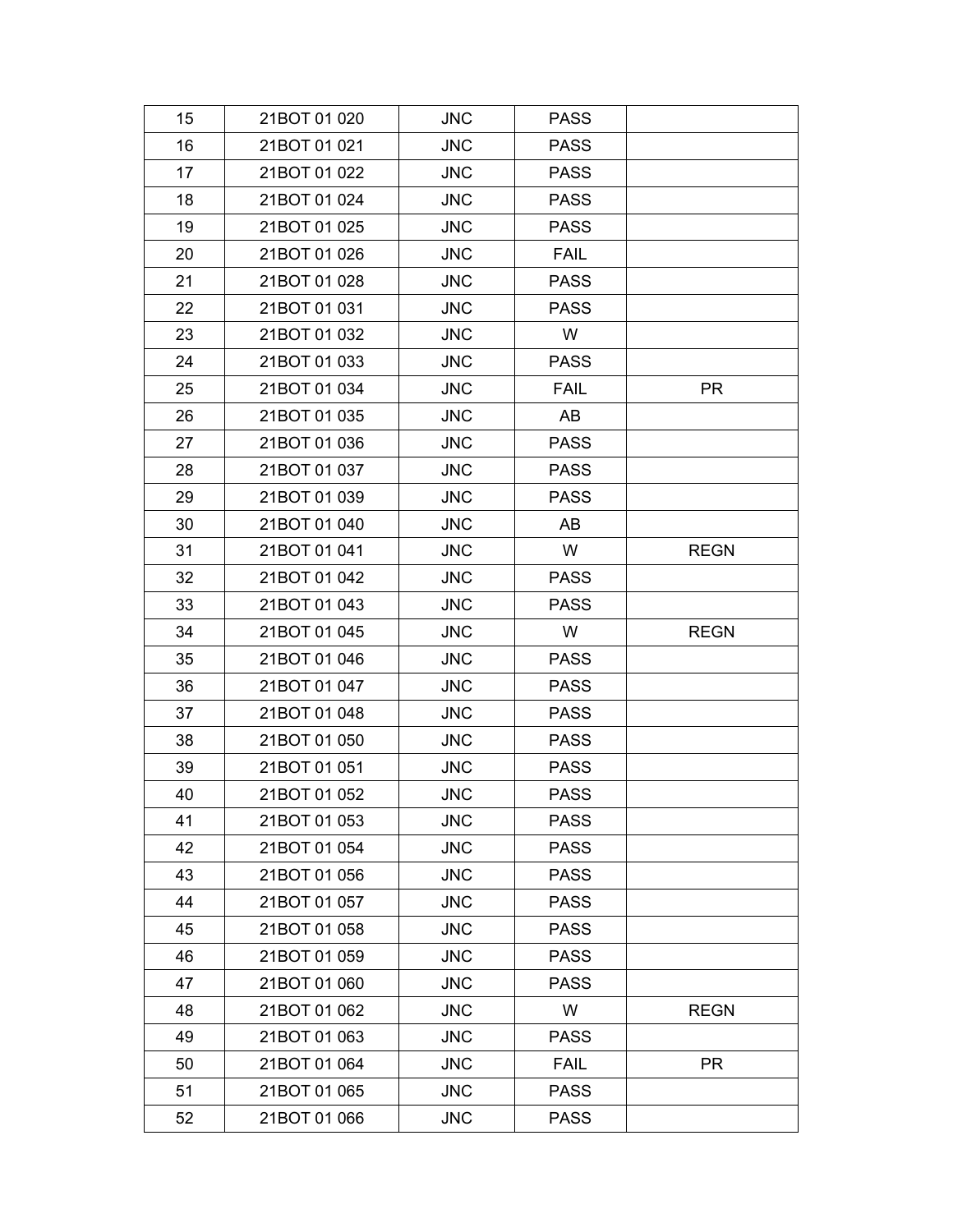| 53 | 21BOT 01 069 | <b>JNC</b> | <b>PASS</b> |             |
|----|--------------|------------|-------------|-------------|
| 54 | 21BOT 01 070 | <b>JNC</b> | <b>PASS</b> |             |
| 55 | 21BOT 01 071 | <b>JNC</b> | <b>PASS</b> |             |
| 56 | 21BOT 01 072 | <b>JNC</b> | <b>PASS</b> |             |
| 57 | 21BOT 01 073 | <b>JNC</b> | <b>PASS</b> |             |
| 58 | 21BOT 01 074 | <b>JNC</b> | <b>PASS</b> |             |
| 59 | 21BOT 01 075 | <b>JNC</b> | AB          |             |
| 60 | 21BOT 01 076 | <b>JNC</b> | <b>FAIL</b> |             |
| 61 | 21BOT 01 077 | <b>JNC</b> | <b>PASS</b> |             |
| 62 | 21BOT 01 078 | <b>JNC</b> | <b>PASS</b> |             |
| 63 | 21BOT 01 079 | <b>JNC</b> | <b>PASS</b> |             |
| 64 | 21BOT 01 080 | <b>JNC</b> | <b>PASS</b> |             |
| 65 | 21BOT 01 081 | <b>JNC</b> | AB          |             |
| 66 | 21BOT 01 082 | <b>JNC</b> | <b>PASS</b> |             |
| 67 | 21BOT 01 084 | <b>JNC</b> | AB          |             |
| 68 | 21BOT 01 086 | <b>JNC</b> | W           | <b>REGN</b> |
| 69 | 21BOT 01 087 | <b>JNC</b> | <b>PASS</b> |             |
| 70 | 21BOT 01 089 | <b>JNC</b> | <b>PASS</b> |             |
| 71 | 21BOT 01 090 | <b>JNC</b> | <b>PASS</b> |             |
| 72 | 21BOT 01 092 | <b>JNC</b> | <b>PASS</b> |             |
| 73 | 21BOT 01 094 | <b>JNC</b> | W           | <b>REGN</b> |
| 74 | 21BOT 01 096 | <b>JNC</b> | W           | <b>REGN</b> |
| 75 | 21BOT 01 097 | <b>JNC</b> | <b>PASS</b> |             |
| 76 | 21BOT 01 098 | <b>JNC</b> | W           | <b>REGN</b> |
| 77 | 21BOT 01 099 | <b>JNC</b> | <b>PASS</b> |             |
| 78 | 21BOT 01 100 | <b>JNC</b> | AB          | <b>REGN</b> |
| 79 | 21BOT 01 101 | <b>JNC</b> | W           | <b>REGN</b> |
| 80 | 21BOT 01 102 | <b>JNC</b> | <b>PASS</b> |             |
| 81 | 21BOT 01 103 | <b>JNC</b> | W           | <b>REGN</b> |
| 82 | 21CHE 01 001 | <b>JNC</b> | <b>PASS</b> |             |
| 83 | 21CHE 01 003 | <b>JNC</b> | <b>PASS</b> |             |
| 84 | 21CHE 01 004 | <b>JNC</b> | <b>PASS</b> |             |
| 85 | 21CHE 01 005 | <b>JNC</b> | <b>PASS</b> |             |
| 86 | 21CHE 01 007 | <b>JNC</b> | <b>FAIL</b> |             |
| 87 | 21CHE 01 009 | <b>JNC</b> | <b>PASS</b> |             |
| 88 | 21CHE 01 010 | <b>JNC</b> | <b>PASS</b> |             |
| 89 | 21CHE 01 011 | <b>JNC</b> | AB          |             |
| 90 | 21CHE 01 013 | <b>JNC</b> | <b>PASS</b> |             |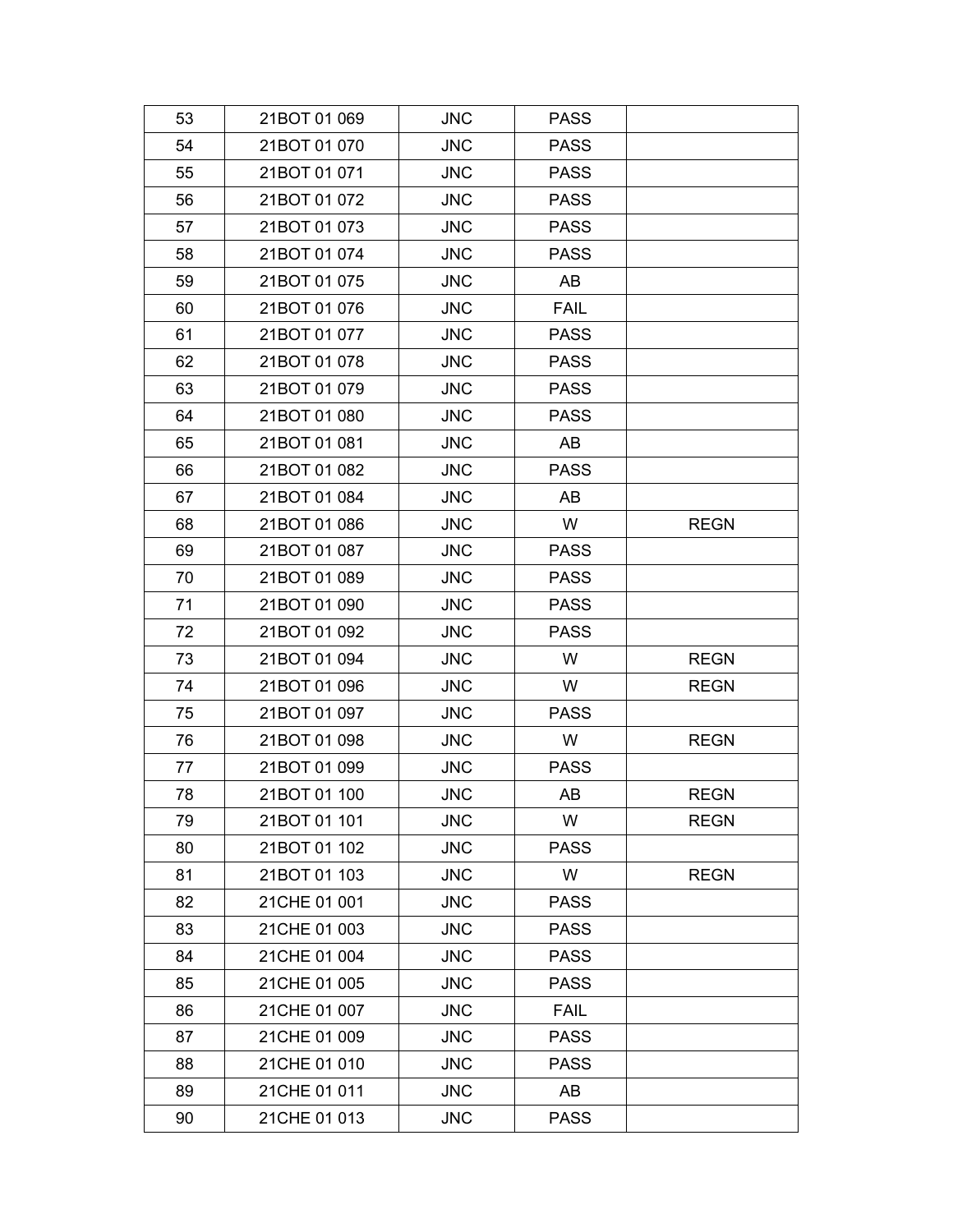| 91  | 21CHE 01 015 | <b>JNC</b> | <b>PASS</b> |             |
|-----|--------------|------------|-------------|-------------|
| 92  | 21CHE 01 017 | <b>JNC</b> | <b>PASS</b> |             |
| 93  | 21CHE 01 018 | <b>JNC</b> | <b>PASS</b> |             |
| 94  | 21CHE 01 019 | <b>JNC</b> | <b>PASS</b> |             |
| 95  | 21CHE 01 020 | <b>JNC</b> | <b>PASS</b> |             |
| 96  | 21MAT 01 002 | <b>JNC</b> | <b>PASS</b> |             |
| 97  | 21MAT 01 003 | <b>JNC</b> | <b>FAIL</b> |             |
| 98  | 21MAT 01 005 | <b>JNC</b> | <b>PWBP</b> |             |
| 99  | 21MAT 01 006 | <b>JNC</b> | <b>PASS</b> |             |
| 100 | 21MAT 01 007 | <b>JNC</b> | <b>PASS</b> |             |
| 101 | 21MAT 01 008 | <b>JNC</b> | <b>PASS</b> |             |
| 102 | 21MAT 01 009 | <b>JNC</b> | AB          | <b>REGN</b> |
| 103 | 21MAT 01 010 | <b>JNC</b> | AB          | <b>REGN</b> |
| 104 | 21MAT 01 011 | <b>JNC</b> | <b>PASS</b> |             |
| 105 | 21MAT 01 012 | <b>JNC</b> | <b>PASS</b> |             |
| 106 | 21MAT 01 014 | <b>JNC</b> | AB          |             |
| 107 | 21MAT 01 015 | <b>JNC</b> | <b>PASS</b> |             |
| 108 | 21MAT 01 016 | <b>JNC</b> | <b>PASS</b> |             |
| 109 | 21MAT 01 017 | <b>JNC</b> | <b>PASS</b> |             |
| 110 | 21MAT 01 018 | <b>JNC</b> | <b>PASS</b> |             |
| 111 | 21MAT 01 019 | <b>JNC</b> | <b>PASS</b> |             |
| 112 | 21MAT 01 020 | <b>JNC</b> | <b>PASS</b> |             |
| 113 | 21MAT 01 021 | <b>JNC</b> | <b>PASS</b> |             |
| 114 | 21MAT 01 022 | <b>JNC</b> | <b>PASS</b> |             |
| 115 | 21MAT 01 023 | <b>JNC</b> | <b>PASS</b> |             |
| 116 | 21MAT 01 024 | <b>JNC</b> | <b>PASS</b> |             |
| 117 | 21MAT 01 025 | <b>JNC</b> | <b>PASS</b> |             |
| 118 | 21MAT 01 026 | <b>JNC</b> | <b>PASS</b> |             |
| 119 | 21MAT 01 027 | <b>JNC</b> | <b>PASS</b> |             |
| 120 | 21MAT 01 028 | <b>JNC</b> | <b>PASS</b> |             |
| 121 | 21MAT 01 029 | <b>JNC</b> | <b>PASS</b> |             |
| 122 | 21MAT 01 033 | <b>JNC</b> | <b>PASS</b> |             |
| 123 | 21MAT 01 034 | <b>JNC</b> | <b>PASS</b> |             |
| 124 | 21MAT 01 036 | <b>JNC</b> | <b>PASS</b> |             |
| 125 | 21MAT 01 037 | <b>JNC</b> | <b>PASS</b> |             |
| 126 | 21MAT 01 039 | <b>JNC</b> | <b>PASS</b> |             |
| 127 | 21MAT 01 040 | <b>JNC</b> | <b>PASS</b> |             |
| 128 | 21MAT 01 042 | <b>JNC</b> | <b>PASS</b> |             |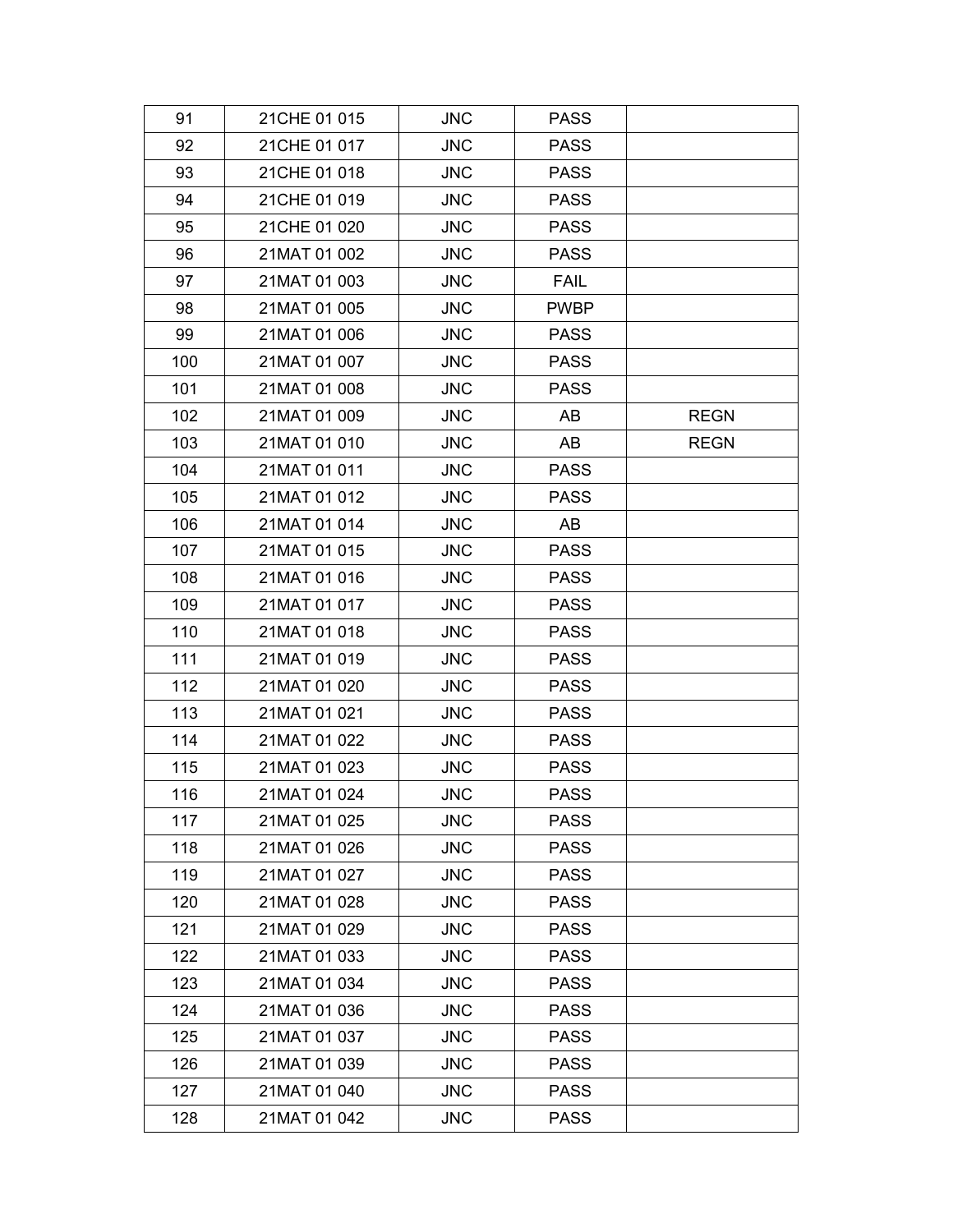| 129 | 21MAT 01 044 | <b>JNC</b> | <b>PASS</b> |             |
|-----|--------------|------------|-------------|-------------|
| 130 | 21MAT 01 045 | <b>JNC</b> | AB          |             |
| 131 | 21MAT 01 047 | <b>JNC</b> | <b>PASS</b> |             |
| 132 | 21MAT 01 048 | <b>JNC</b> | <b>PASS</b> |             |
| 133 | 21MAT 01 049 | <b>JNC</b> | <b>PASS</b> |             |
| 134 | 21MAT 01 050 | <b>JNC</b> | <b>PASS</b> |             |
| 135 | 21MAT 01 051 | <b>JNC</b> | <b>PASS</b> |             |
| 136 | 21MAT 01 053 | <b>JNC</b> | <b>PASS</b> |             |
| 137 | 21MAT 01 054 | <b>JNC</b> | W           | PR-GE       |
| 138 | 21MAT 01 055 | <b>JNC</b> | <b>PASS</b> |             |
| 139 | 21MAT 01 056 | <b>JNC</b> | <b>PASS</b> |             |
| 140 | 21MAT 01 057 | <b>JNC</b> | <b>PASS</b> |             |
| 141 | 21MAT 01 058 | <b>JNC</b> | <b>PASS</b> |             |
| 142 | 21MAT 01 060 | <b>JNC</b> | <b>PASS</b> |             |
| 143 | 21MAT 01 061 | <b>JNC</b> | <b>PASS</b> |             |
| 144 | 21MAT 01 062 | <b>JNC</b> | <b>PASS</b> |             |
| 145 | 21MAT 01 063 | <b>JNC</b> | <b>PASS</b> |             |
| 146 | 21MAT 01 064 | <b>JNC</b> | <b>PASS</b> |             |
| 147 | 21MAT 01 065 | <b>JNC</b> | <b>PASS</b> |             |
|     |              |            |             |             |
| 148 | 21MAT 01 066 | <b>JNC</b> | W           | <b>REGN</b> |
| 149 | 21MAT 01 067 | <b>JNC</b> | AB          |             |
| 150 | 21PHY 01 001 | <b>JNC</b> | <b>PASS</b> |             |
| 151 | 21PHY 01 003 | <b>JNC</b> | <b>PASS</b> |             |
| 152 | 21PHY 01 006 | <b>JNC</b> | <b>PASS</b> |             |
| 153 | 21PHY 01 008 | <b>JNC</b> | <b>PWBP</b> |             |
| 154 | 21PHY 01 010 | <b>JNC</b> | <b>PASS</b> |             |
| 155 | 21PHY 01 011 | <b>JNC</b> | <b>PASS</b> |             |
| 156 | 21PHY 01 012 | <b>JNC</b> | <b>PASS</b> |             |
| 157 | 21PHY 01 013 | <b>JNC</b> | <b>PASS</b> |             |
| 158 | 21PHY 01 014 | <b>JNC</b> | <b>PASS</b> |             |
| 159 | 21PHY 01 015 | <b>JNC</b> | <b>PASS</b> |             |
| 160 | 21PHY 01 016 | <b>JNC</b> | <b>PASS</b> |             |
| 161 | 21PHY 01 019 | <b>JNC</b> | <b>PASS</b> |             |
| 162 | 21PHY 01 020 | <b>JNC</b> | <b>PASS</b> |             |
| 163 | 21PHY 01 021 | <b>JNC</b> | <b>PASS</b> |             |
| 164 | 21PHY 01 022 | <b>JNC</b> | <b>PASS</b> |             |
| 165 | 21PHY 01 023 | <b>JNC</b> | W           | <b>REGN</b> |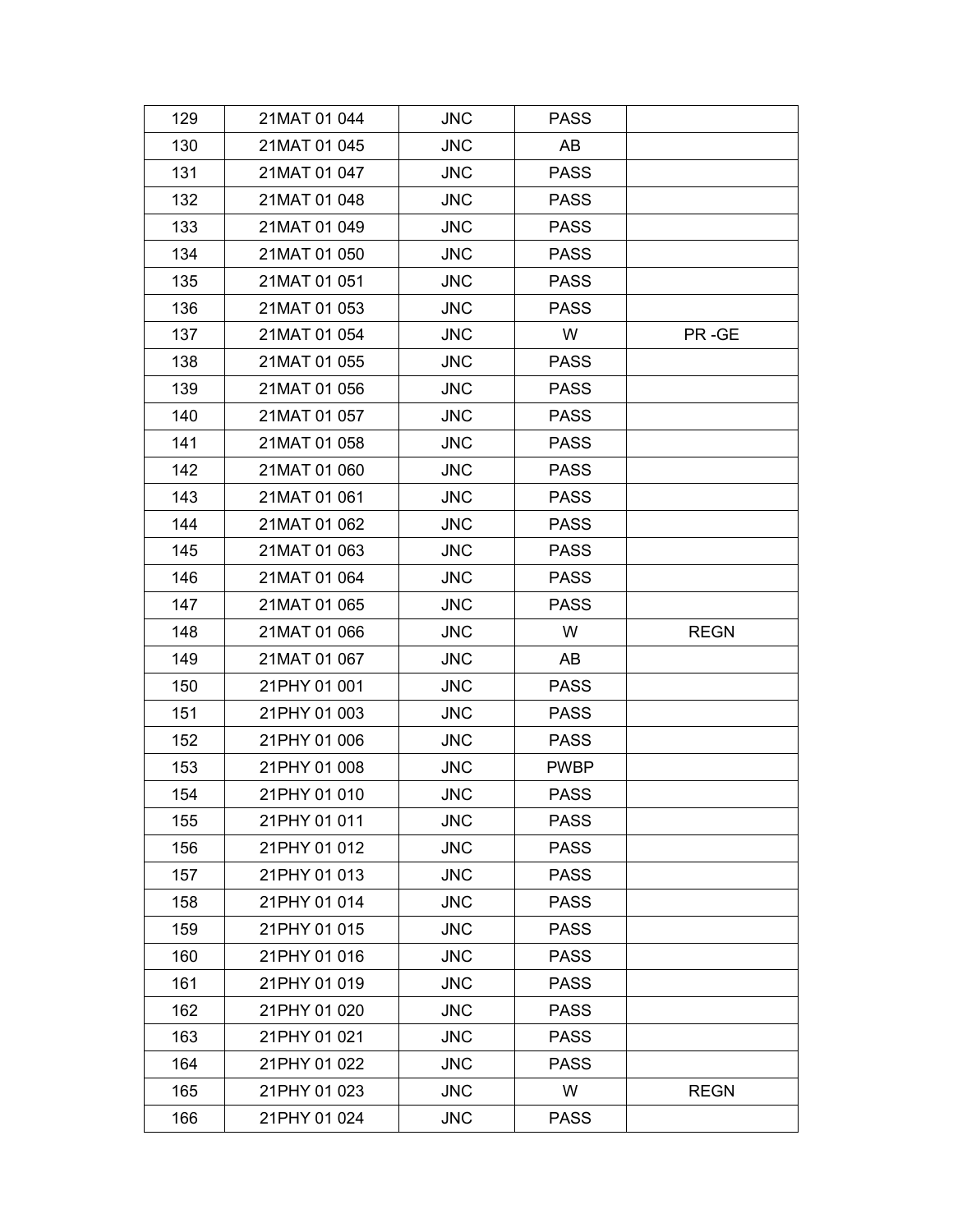| 167 | 21PHY 01 025 | <b>JNC</b> | <b>PASS</b> |             |
|-----|--------------|------------|-------------|-------------|
| 168 | 21PHY 01 027 | <b>JNC</b> | <b>PASS</b> |             |
| 169 | 21PHY 01 028 | <b>JNC</b> | AB          | <b>REGN</b> |
| 170 | 21PHY 01 029 | <b>JNC</b> | <b>PASS</b> |             |
| 171 | 21PHY 01 030 | <b>JNC</b> | <b>PASS</b> |             |
| 172 | 21PHY 01 031 | <b>JNC</b> | <b>PASS</b> |             |
| 173 | 21PHY 01 032 | <b>JNC</b> | <b>PASS</b> |             |
| 174 | 21PHY 01 033 | <b>JNC</b> | <b>PASS</b> |             |
| 175 | 21PHY 01 034 | <b>JNC</b> | <b>PASS</b> |             |
| 176 | 21ZOO 01 001 | <b>JNC</b> | <b>PASS</b> |             |
| 177 | 21ZOO 01 002 | <b>JNC</b> | <b>PASS</b> |             |
| 178 | 21ZOO 01 003 | <b>JNC</b> | <b>PASS</b> |             |
| 179 | 21ZOO 01 004 | <b>JNC</b> | <b>PASS</b> |             |
| 180 | 21ZOO 01 005 | <b>JNC</b> | <b>PASS</b> |             |
| 181 | 21ZOO 01 007 | <b>JNC</b> | <b>PASS</b> |             |
| 182 | 21ZOO 01 008 | <b>JNC</b> | AB          |             |
| 183 | 21ZOO 01 009 | <b>JNC</b> | <b>PASS</b> |             |
| 184 | 21ZOO 01 011 | <b>JNC</b> | <b>PASS</b> |             |
| 185 | 21ZOO 01 014 | <b>JNC</b> | <b>PASS</b> |             |
| 186 | 21ZOO 01 016 | <b>JNC</b> | <b>PASS</b> |             |
| 187 | 21ZOO 01 017 | <b>JNC</b> | <b>PASS</b> |             |
| 188 | 21ZOO 01 018 | <b>JNC</b> | <b>PASS</b> |             |
| 189 | 21ZOO 01 019 | <b>JNC</b> | <b>PASS</b> |             |
| 190 | 21ZOO 01 020 | <b>JNC</b> | <b>PASS</b> |             |
| 191 | 21ZOO 01 021 | <b>JNC</b> | <b>PASS</b> |             |
| 192 | 21ZOO 01 022 | <b>JNC</b> | <b>PASS</b> |             |
| 193 | 21ZOO 01 023 | <b>JNC</b> | <b>PASS</b> |             |
| 194 | 21ZOO 01 027 | <b>JNC</b> | <b>PASS</b> |             |
| 195 | 21ZOO 01 028 | <b>JNC</b> | <b>PASS</b> |             |
| 196 | 21ZOO 01 029 | <b>JNC</b> | <b>PASS</b> |             |
| 197 | 21ZOO 01 030 | <b>JNC</b> | <b>PASS</b> |             |
| 198 | 21ZOO 01 031 | <b>JNC</b> | <b>PASS</b> |             |
| 199 | 21ZOO 01 032 | <b>JNC</b> | <b>PASS</b> |             |
| 200 | 21ZOO 01 033 | <b>JNC</b> | <b>PASS</b> |             |
| 201 | 21ZOO 01 034 | <b>JNC</b> | W           | GE-PR       |
| 202 | 21ZOO 01 035 | <b>JNC</b> | <b>PASS</b> |             |
| 203 | 21ZOO 01 036 | <b>JNC</b> | <b>PASS</b> |             |
| 204 | 21ZOO 01 037 | <b>JNC</b> | AB          |             |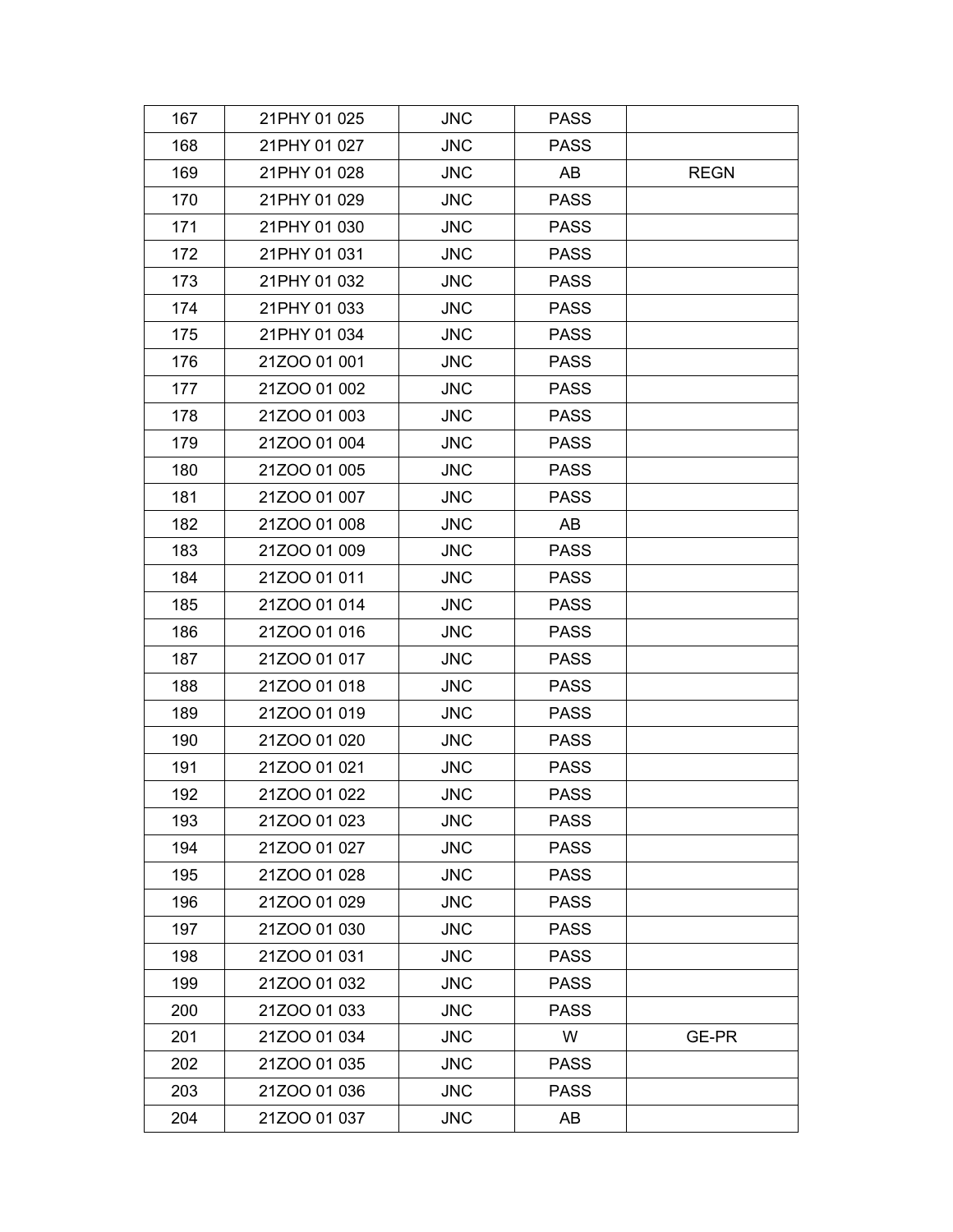| 205 | 21ZOO 01 038 | <b>JNC</b> | <b>PASS</b> |             |
|-----|--------------|------------|-------------|-------------|
| 206 | 21ZOO 01 039 | <b>JNC</b> | <b>PASS</b> |             |
| 207 | 21ZOO 01 040 | <b>JNC</b> | AB          | <b>REGN</b> |
| 208 | 21ZOO 01 041 | <b>JNC</b> | <b>PASS</b> |             |
| 209 | 21ZOO 01 042 | <b>JNC</b> | <b>PASS</b> |             |
| 210 | 21ZOO 01 043 | <b>JNC</b> | <b>PASS</b> |             |
| 211 | 21ZOO 01 044 | <b>JNC</b> | AB          |             |
| 212 | 21ZOO 01 045 | <b>JNC</b> | <b>PASS</b> |             |
| 213 | 21ZOO 01 049 | <b>JNC</b> | <b>PASS</b> |             |
| 214 | 21ZOO 01 050 | <b>JNC</b> | <b>PASS</b> |             |
| 215 | 21ZOO 01 051 | <b>JNC</b> | <b>PASS</b> |             |
| 216 | 21ZOO 01 052 | <b>JNC</b> | AB          |             |
| 217 | 21ZOO 01 053 | <b>JNC</b> | <b>PASS</b> |             |
| 218 | 21ZOO 01 054 | <b>JNC</b> | <b>PASS</b> |             |
| 219 | 21ZOO 01 055 | <b>JNC</b> | <b>PASS</b> |             |
| 220 | 21ZOO 01 056 | <b>JNC</b> | <b>PASS</b> |             |
| 221 | 21ZOO 01 057 | <b>JNC</b> | <b>PASS</b> |             |
| 222 | 21ZOO 01 058 | <b>JNC</b> | <b>PASS</b> |             |
| 223 | 21ZOO 01 060 | <b>JNC</b> | <b>PWBP</b> |             |
| 224 | 21ZOO 01 061 | <b>JNC</b> | W           | <b>REGN</b> |
| 225 | 21ZOO 01 062 | <b>JNC</b> | <b>PASS</b> |             |
| 226 | 21ZOO 01 063 | <b>JNC</b> | <b>PASS</b> |             |
| 227 | 21ZOO 01 064 | <b>JNC</b> | AB          |             |
| 228 |              |            |             |             |
|     | 21ZOO 01 066 | <b>JNC</b> | AB          |             |
| 229 | 21ZOO 01 067 | <b>JNC</b> | <b>PASS</b> |             |
| 230 | 21ZOO 01 069 | <b>JNC</b> | AB          |             |
| 231 | 21ZOO 01 070 | <b>JNC</b> | <b>PASS</b> |             |
| 232 | 21ZOO 01 071 | <b>JNC</b> | <b>PASS</b> |             |
| 233 | 21ZOO 01 072 | <b>JNC</b> | AB          | <b>REGN</b> |
| 234 | 21ZOO 01 073 | <b>JNC</b> | <b>PASS</b> |             |
| 235 | 21ZOO 01 074 | <b>JNC</b> | <b>PASS</b> |             |
| 236 | 21ZOO 01 075 | <b>JNC</b> | <b>PASS</b> |             |
| 237 | 21ZOO 01 076 | <b>JNC</b> | <b>PASS</b> |             |
| 238 | 21ZOO 01 077 | <b>JNC</b> | <b>PASS</b> |             |
| 239 | 21ZOO 01 078 | <b>JNC</b> | <b>PASS</b> |             |
| 240 | 21ZOO 01 079 | <b>JNC</b> | <b>PASS</b> |             |
| 241 | 21ZOO 01 080 | <b>JNC</b> | <b>PASS</b> |             |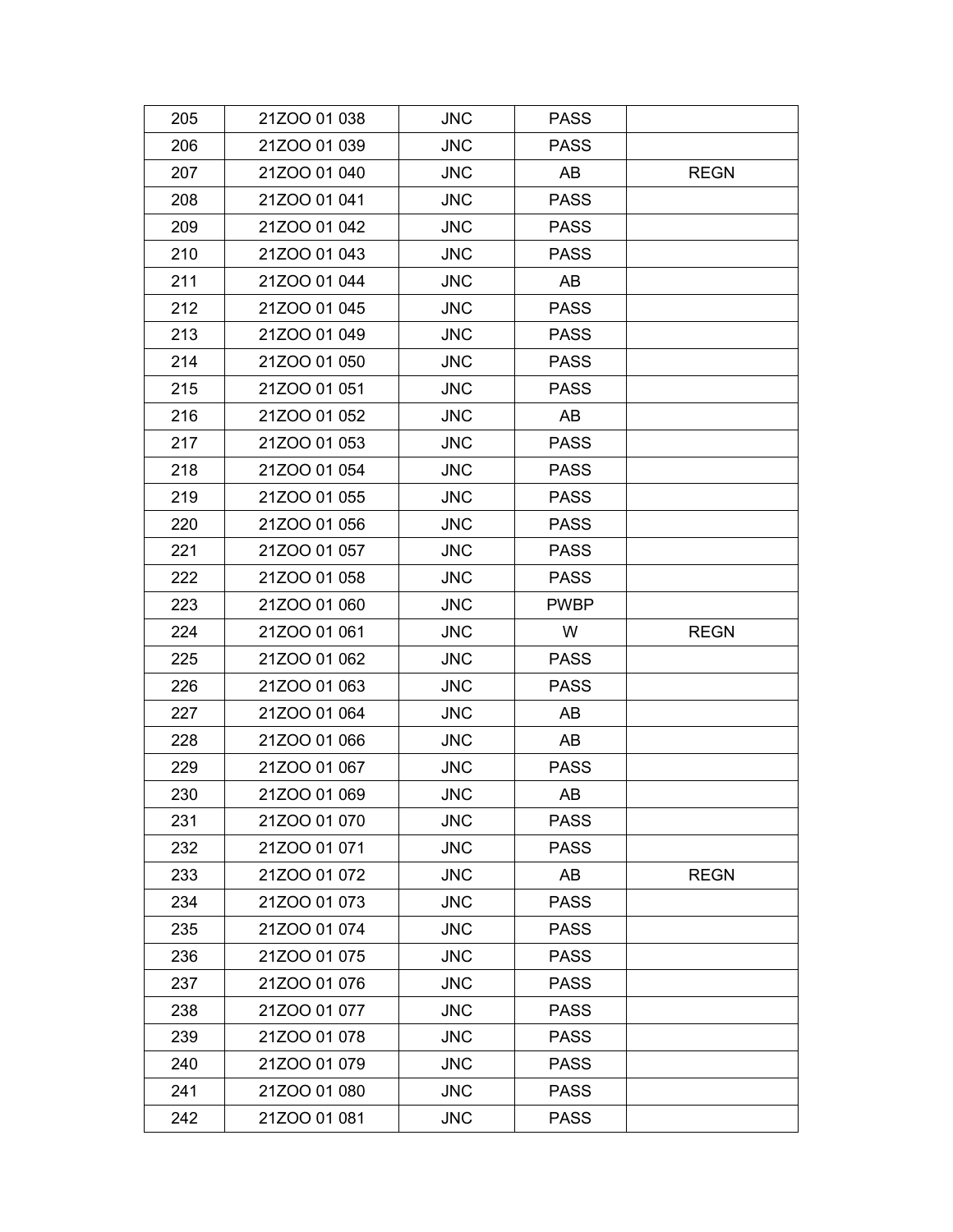| 243            | 21ZOO 01 083 | <b>JNC</b>  | <b>PASS</b> |             |
|----------------|--------------|-------------|-------------|-------------|
| 244            | 21ZOO 01 084 | <b>JNC</b>  | AB          | <b>REGN</b> |
| 245            | 21ZOO 01 086 | <b>JNC</b>  | <b>PASS</b> |             |
| 246            | 21ZOO 01 087 | <b>JNC</b>  | <b>PASS</b> |             |
| 247            | 21ZOO 01 088 | <b>JNC</b>  | <b>PASS</b> |             |
| 248            | 21ZOO 01 090 | <b>JNC</b>  | <b>PASS</b> |             |
| 249            | 21ZOO 01 091 | <b>JNC</b>  | <b>PASS</b> |             |
| 250            | 21ZOO 01 092 | <b>JNC</b>  | <b>PASS</b> |             |
| 251            | 21ZOO 01 093 | <b>JNC</b>  | AB          | <b>REGN</b> |
| 252            | 21ZOO 01 094 | <b>JNC</b>  | <b>PASS</b> |             |
| 253            | 21ZOO 01 095 | <b>JNC</b>  | <b>PASS</b> |             |
| 254            | 21ZOO 01 096 | <b>JNC</b>  | <b>PASS</b> |             |
| 255            | 21ZOO 01 097 | <b>JNC</b>  | <b>PASS</b> |             |
| 256            | 21ZOO 01 098 | <b>JNC</b>  | <b>PASS</b> |             |
| 257            | 21ZOO 01 099 | <b>JNC</b>  | <b>PASS</b> |             |
| 258            | 21ZOO 01 100 | <b>JNC</b>  | <b>PASS</b> |             |
| 259            | 21ZOO 01 101 | <b>JNC</b>  | <b>PASS</b> |             |
| 260            | 21ZOO 01 102 | <b>JNC</b>  | W           | <b>PR</b>   |
| 261            | 21ZOO 01 103 | <b>JNC</b>  | <b>PASS</b> |             |
| 262            | 21ZOO 01 105 | <b>JNC</b>  | W           | <b>REGN</b> |
| 263            | 21ZOO 01 106 | <b>JNC</b>  | <b>PASS</b> |             |
| 264            | 21ZOO 01 107 | <b>JNC</b>  | <b>PASS</b> |             |
| 265            | 21ZOO 01 108 | <b>JNC</b>  | W           | <b>REGN</b> |
| 266            | 21ZOO 01 109 | <b>JNC</b>  | <b>PASS</b> |             |
| 267            | 21ZOO 01 110 | <b>JNC</b>  | <b>PASS</b> |             |
| 268            | 21ZOO 01 111 | <b>JNC</b>  | AB          |             |
| 269            | 21ZOO 01 113 | <b>JNC</b>  | <b>PASS</b> |             |
| 270            | 21ZOO 01 114 | <b>JNC</b>  | AB          | <b>REGN</b> |
| 271            | 21ZOO 01 115 | <b>JNC</b>  | <b>PASS</b> |             |
| 272            | 21ZOO 01 116 | <b>JNC</b>  | <b>PASS</b> |             |
| 273            | 21ZOO 01 117 | <b>JNC</b>  | <b>PASS</b> |             |
|                |              |             |             |             |
| 1              | 21BOT02001   | <b>DNGC</b> | <b>PASS</b> |             |
| $\overline{2}$ | 21BOT02002   | <b>DNGC</b> | <b>PASS</b> |             |
| 3              | 21BOT02003   | <b>DNGC</b> | <b>PASS</b> |             |
| 4              | 21BOT02004   | <b>DNGC</b> | <b>PASS</b> |             |
| 5              | 21BOT02005   | <b>DNGC</b> | <b>PASS</b> |             |
| 6              | 21BOT02006   | <b>DNGC</b> | <b>PASS</b> |             |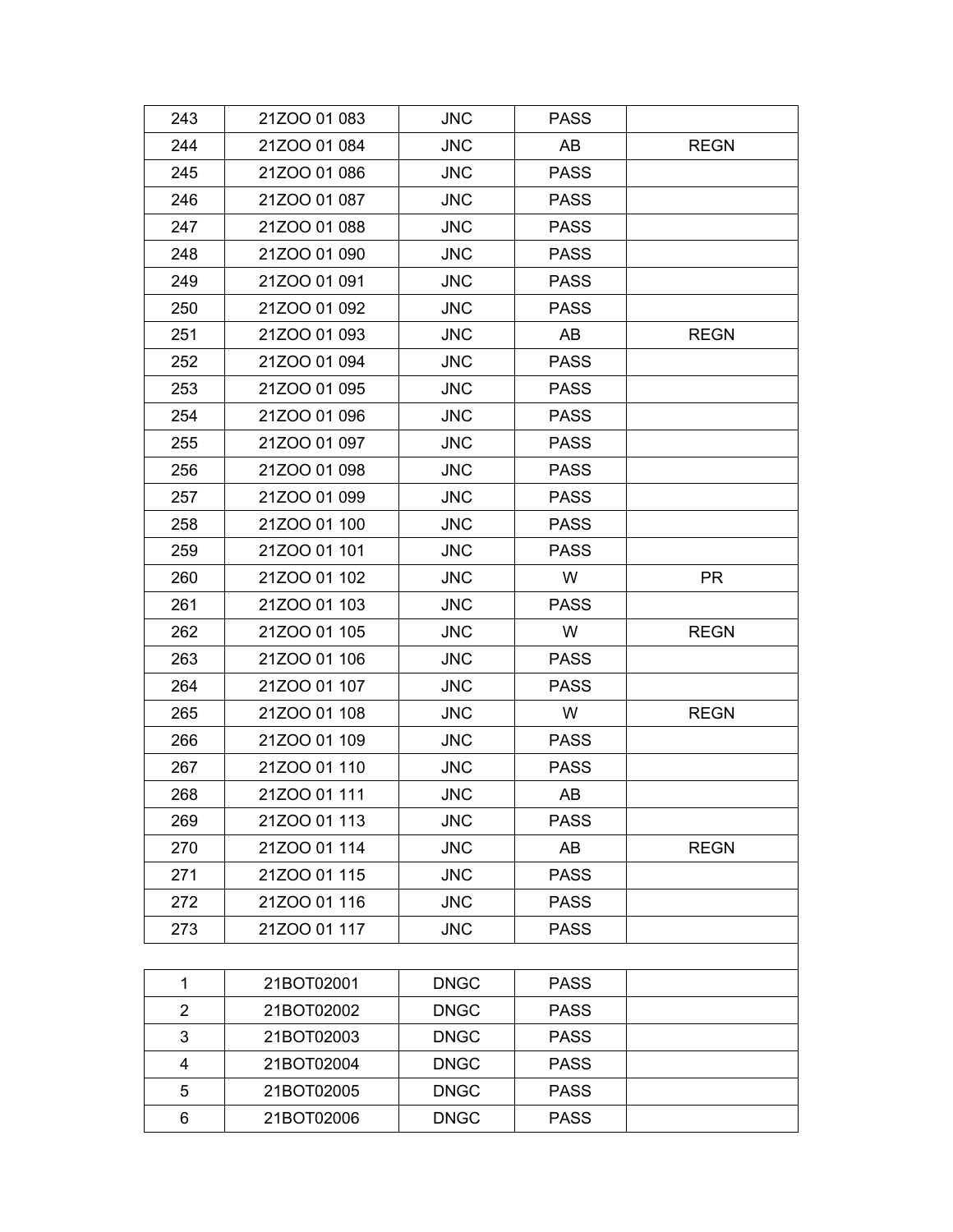| $\overline{7}$ | 21BOT02007 | <b>DNGC</b> | <b>PASS</b> |  |
|----------------|------------|-------------|-------------|--|
| 8              | 21BOT02008 | <b>DNGC</b> | <b>PASS</b> |  |
| 9              | 21BOT02009 | <b>DNGC</b> | <b>PASS</b> |  |
| 10             | 21BOT02010 | <b>DNGC</b> | <b>PASS</b> |  |
| 11             | 21BOT02011 | <b>DNGC</b> | <b>PASS</b> |  |
| 12             | 21BOT02012 | <b>DNGC</b> | <b>PASS</b> |  |
| 13             | 21BOT02015 | <b>DNGC</b> | <b>PASS</b> |  |
| 14             | 21BOT02016 | <b>DNGC</b> | <b>PASS</b> |  |
| 15             | 21BOT02017 | <b>DNGC</b> | <b>PWBP</b> |  |
| 16             | 21BOT02019 | <b>DNGC</b> | <b>PASS</b> |  |
| 17             | 21BOT02024 | <b>DNGC</b> | <b>PASS</b> |  |
| 18             | 21BOT02025 | <b>DNGC</b> | <b>PASS</b> |  |
| 19             | 21BOT02026 | <b>DNGC</b> | <b>PASS</b> |  |
| 20             | 21BOT02027 | <b>DNGC</b> | <b>PASS</b> |  |
| 21             | 21BOT02028 | <b>DNGC</b> | <b>PASS</b> |  |
| 22             | 21BOT02029 | <b>DNGC</b> | <b>PASS</b> |  |
| 23             | 21BOT02030 | <b>DNGC</b> | <b>PASS</b> |  |
| 24             | 21BOT02031 | <b>DNGC</b> | <b>PASS</b> |  |
| 25             | 21BOT02033 | <b>DNGC</b> | <b>PASS</b> |  |
| 26             | 21BOT02036 | <b>DNGC</b> | <b>PASS</b> |  |
| 27             | 21BOT02037 | <b>DNGC</b> | <b>PASS</b> |  |
| 28             | 21BOT02039 | <b>DNGC</b> | <b>PASS</b> |  |
| 29             | 21BOT02040 | <b>DNGC</b> | <b>PASS</b> |  |
| 30             | 21BOT02041 | <b>DNGC</b> | <b>PASS</b> |  |
| 31             | 21BOT02043 | <b>DNGC</b> | <b>PASS</b> |  |
| 32             | 21BOT02045 | <b>DNGC</b> | AB          |  |
| 33             | 21BOT02046 | <b>DNGC</b> | <b>PASS</b> |  |
| 34             | 21BOT02047 | <b>DNGC</b> | <b>PASS</b> |  |
| 35             | 21BOT02048 | <b>DNGC</b> | <b>PASS</b> |  |
| 36             | 21BOT02049 | <b>DNGC</b> | <b>PASS</b> |  |
| 37             | 21BOT02050 | <b>DNGC</b> | <b>PASS</b> |  |
| 38             | 21BOT02051 | <b>DNGC</b> | <b>PASS</b> |  |
| 39             | 21BOT02053 | <b>DNGC</b> | <b>PASS</b> |  |
| 40             | 21BOT02054 | <b>DNGC</b> | <b>PASS</b> |  |
| 41             | 21BOT02055 | <b>DNGC</b> | <b>PASS</b> |  |
| 42             | 21BOT02057 | <b>DNGC</b> | <b>PASS</b> |  |
| 43             | 21BOT02059 | <b>DNGC</b> | <b>PASS</b> |  |
| 44             | 21BOT02061 | <b>DNGC</b> | <b>PASS</b> |  |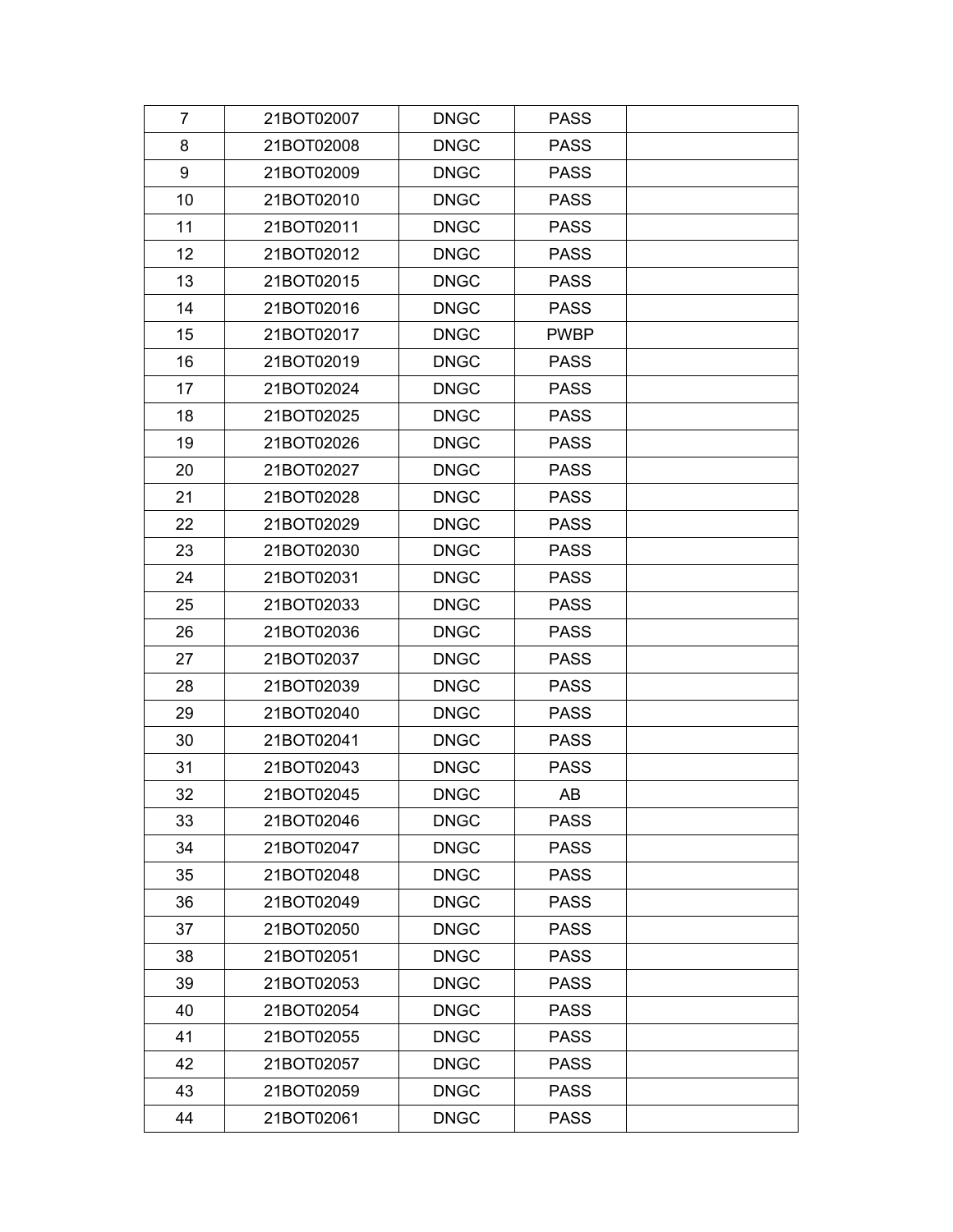| 45 | 21BOT02062 | <b>DNGC</b> | <b>PASS</b> |  |
|----|------------|-------------|-------------|--|
| 46 | 21BOT02063 | <b>DNGC</b> | <b>PASS</b> |  |
| 47 | 21BOT02065 | <b>DNGC</b> | <b>PASS</b> |  |
| 48 | 21BOT02066 | <b>DNGC</b> | <b>PASS</b> |  |
| 49 | 21BOT02067 | <b>DNGC</b> | <b>PASS</b> |  |
| 50 | 21BOT02068 | <b>DNGC</b> | <b>PASS</b> |  |
| 51 | 21BOT02070 | <b>DNGC</b> | <b>PASS</b> |  |
| 52 | 21BOT02072 | <b>DNGC</b> | <b>PASS</b> |  |
| 53 | 21CHE02001 | <b>DNGC</b> | <b>PASS</b> |  |
| 54 | 21CHE02002 | <b>DNGC</b> | <b>PASS</b> |  |
| 55 | 21CHE02003 | <b>DNGC</b> | <b>PASS</b> |  |
| 56 | 21CHE02004 | <b>DNGC</b> | <b>PASS</b> |  |
| 57 | 21CHE02006 | <b>DNGC</b> | <b>PASS</b> |  |
| 58 | 21CHE02007 | <b>DNGC</b> | <b>PASS</b> |  |
| 59 | 21CHE02008 | <b>DNGC</b> | <b>PASS</b> |  |
| 60 | 21CHE02009 | <b>DNGC</b> | <b>PASS</b> |  |
| 61 | 21CHE02010 | <b>DNGC</b> | <b>PASS</b> |  |
| 62 | 21CHE02011 | <b>DNGC</b> | <b>PASS</b> |  |
| 63 | 21CHE02012 | <b>DNGC</b> | <b>PASS</b> |  |
| 64 | 21CHE02014 | <b>DNGC</b> | <b>PASS</b> |  |
| 65 | 21CHE02017 | <b>DNGC</b> | <b>PASS</b> |  |
| 66 | 21CHE02021 | <b>DNGC</b> | <b>PASS</b> |  |
| 67 | 21CHE02023 | <b>DNGC</b> | <b>PASS</b> |  |
| 68 | 21CHE02026 | <b>DNGC</b> | <b>PASS</b> |  |
| 69 | 21CHE02028 | <b>DNGC</b> | <b>PASS</b> |  |
| 70 | 21CHE02029 | <b>DNGC</b> | <b>PASS</b> |  |
| 71 | 21CHE02030 | <b>DNGC</b> | <b>PASS</b> |  |
| 72 | 21CHE02031 | <b>DNGC</b> | <b>PASS</b> |  |
| 73 | 21CHE02032 | <b>DNGC</b> | <b>PASS</b> |  |
| 74 | 21CHE02033 | <b>DNGC</b> | <b>PASS</b> |  |
| 75 | 21CHE02034 | <b>DNGC</b> | <b>PASS</b> |  |
| 76 | 21CHE02036 | <b>DNGC</b> | <b>PASS</b> |  |
| 77 | 21CHE02037 | <b>DNGC</b> | <b>PASS</b> |  |
| 78 | 21CHE02038 | <b>DNGC</b> | <b>PASS</b> |  |
| 79 | 21CHE02039 | <b>DNGC</b> | <b>PASS</b> |  |
| 80 | 21CHE02042 | <b>DNGC</b> | <b>PASS</b> |  |
| 81 | 21CHE02043 | <b>DNGC</b> | <b>PASS</b> |  |
| 82 | 21CHE02045 | <b>DNGC</b> | <b>PASS</b> |  |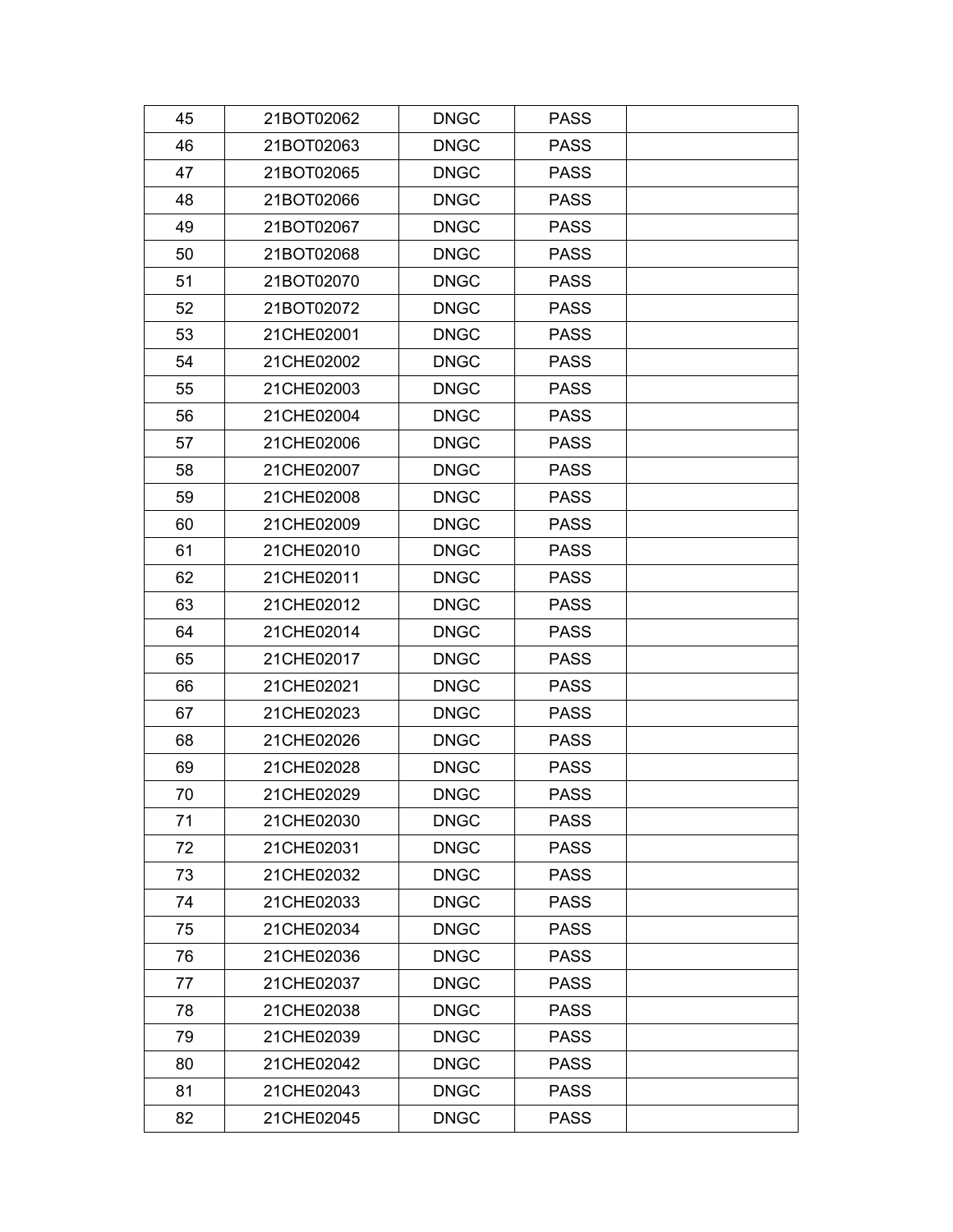| 83  | 21CHE02046 | <b>DNGC</b> | <b>PASS</b> |  |
|-----|------------|-------------|-------------|--|
| 84  | 21CHE02048 | <b>DNGC</b> | <b>PASS</b> |  |
| 85  | 21CHE02049 | <b>DNGC</b> | <b>PASS</b> |  |
| 86  | 21MAT02001 | <b>DNGC</b> | <b>PASS</b> |  |
| 87  | 21MAT02002 | <b>DNGC</b> | <b>PASS</b> |  |
| 88  | 21MAT02003 | <b>DNGC</b> | <b>PASS</b> |  |
| 89  | 21MAT02004 | <b>DNGC</b> | <b>PASS</b> |  |
| 90  | 21MAT02005 | <b>DNGC</b> | <b>PASS</b> |  |
| 91  | 21MAT02006 | <b>DNGC</b> | <b>PASS</b> |  |
| 92  | 21MAT02007 | <b>DNGC</b> | <b>PASS</b> |  |
| 93  | 21MAT02008 | <b>DNGC</b> | <b>PASS</b> |  |
| 94  | 21MAT02009 | <b>DNGC</b> | <b>PASS</b> |  |
| 95  | 21MAT02011 | <b>DNGC</b> | <b>PASS</b> |  |
| 96  | 21MAT02012 | <b>DNGC</b> | <b>PASS</b> |  |
| 97  | 21MAT02015 | <b>DNGC</b> | <b>PASS</b> |  |
| 98  | 21MAT02017 | <b>DNGC</b> | <b>PASS</b> |  |
| 99  | 21MAT02020 | <b>DNGC</b> | <b>PASS</b> |  |
| 100 | 21MAT02021 | <b>DNGC</b> | <b>PASS</b> |  |
| 101 | 21MAT02022 | <b>DNGC</b> | <b>PASS</b> |  |
| 102 | 21MAT02023 | <b>DNGC</b> | <b>PASS</b> |  |
| 103 | 21MAT02025 | <b>DNGC</b> | <b>PASS</b> |  |
| 104 | 21MAT02026 | <b>DNGC</b> | <b>PASS</b> |  |
| 105 | 21MAT02031 | <b>DNGC</b> | <b>PASS</b> |  |
| 106 | 21MAT02032 | <b>DNGC</b> | <b>PASS</b> |  |
| 107 | 21MAT02036 | <b>DNGC</b> | <b>PASS</b> |  |
| 108 | 21MAT02038 | <b>DNGC</b> | <b>PASS</b> |  |
| 109 | 21MAT02040 | <b>DNGC</b> | AB          |  |
| 110 | 21MAT02041 | <b>DNGC</b> | <b>PASS</b> |  |
| 111 | 21MAT02042 | <b>DNGC</b> | <b>PASS</b> |  |
| 112 | 21MAT02043 | <b>DNGC</b> | <b>PASS</b> |  |
| 113 | 21MAT02047 | <b>DNGC</b> | <b>PASS</b> |  |
| 114 | 21MAT02048 | <b>DNGC</b> | <b>PASS</b> |  |
| 115 | 21MAT02050 | <b>DNGC</b> | <b>PASS</b> |  |
| 116 | 21MAT02051 | <b>DNGC</b> | <b>PASS</b> |  |
| 117 | 21MAT02053 | <b>DNGC</b> | <b>PASS</b> |  |
| 118 | 21MAT02054 | <b>DNGC</b> | <b>PASS</b> |  |
| 119 | 21MAT02055 | <b>DNGC</b> | <b>PASS</b> |  |
| 120 | 21MAT02056 | <b>DNGC</b> | <b>FAIL</b> |  |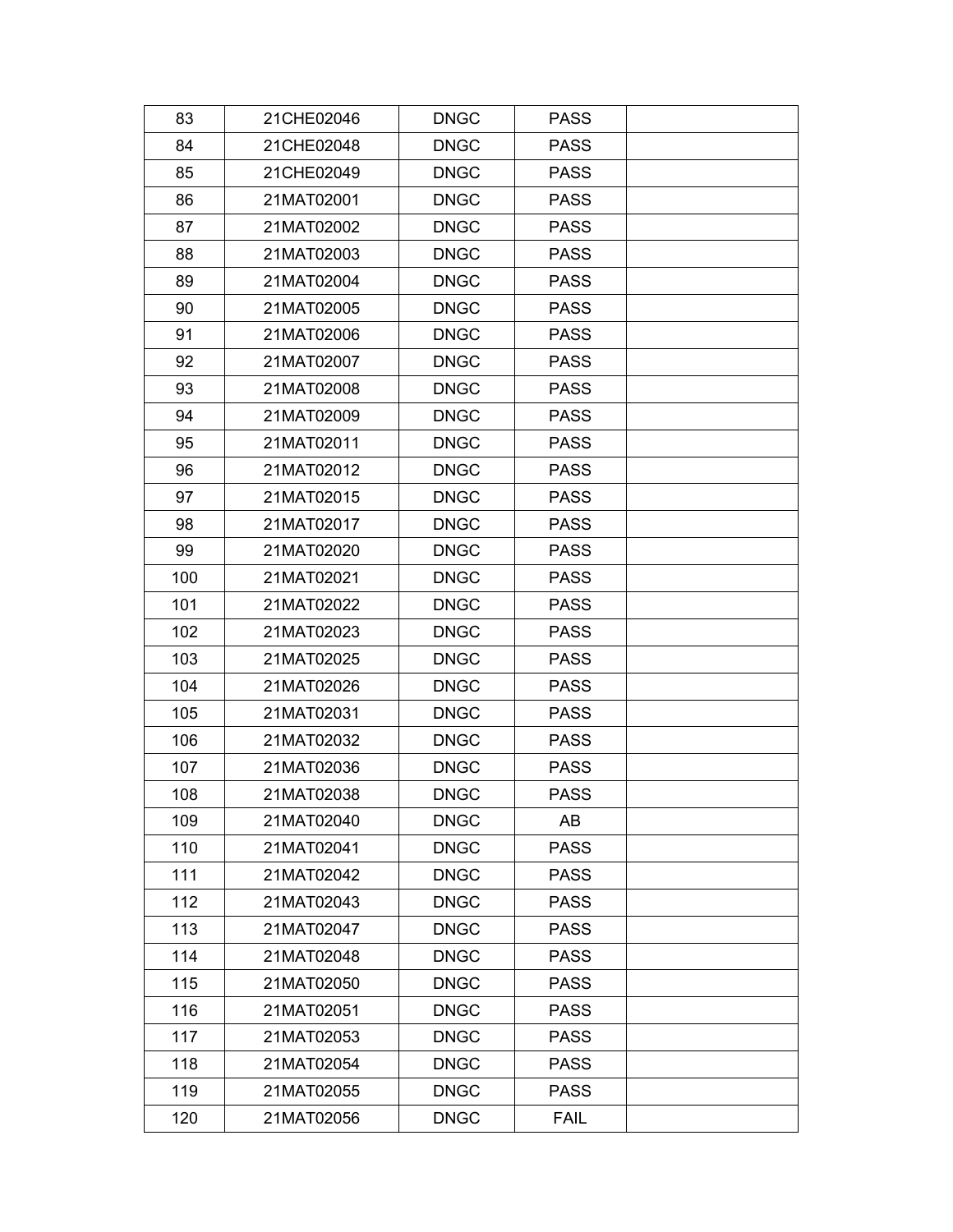| 121 | 21MAT02057 | <b>DNGC</b> | <b>PASS</b> |    |
|-----|------------|-------------|-------------|----|
| 122 | 21MAT02058 | <b>DNGC</b> | <b>PASS</b> |    |
| 123 | 21MAT02059 | <b>DNGC</b> | <b>PASS</b> |    |
| 124 | 21PHY02001 | <b>DNGC</b> | <b>PASS</b> |    |
| 125 | 21PHY02002 | <b>DNGC</b> | <b>PASS</b> |    |
| 126 | 21PHY02003 | <b>DNGC</b> | <b>PASS</b> |    |
| 127 | 21PHY02004 | <b>DNGC</b> | <b>PASS</b> |    |
| 128 | 21PHY02005 | <b>DNGC</b> | AB          |    |
| 129 | 21PHY02006 | <b>DNGC</b> | <b>PASS</b> |    |
| 130 | 21PHY02007 | <b>DNGC</b> | <b>PASS</b> |    |
| 131 | 21PHY02008 | <b>DNGC</b> | <b>PASS</b> |    |
| 132 | 21PHY02009 | <b>DNGC</b> | <b>PASS</b> |    |
| 133 | 21PHY02010 | <b>DNGC</b> | <b>PASS</b> |    |
| 134 | 21PHY02012 | <b>DNGC</b> | <b>PASS</b> |    |
| 135 | 21PHY02013 | <b>DNGC</b> | <b>PASS</b> |    |
| 136 | 21PHY02014 | <b>DNGC</b> | <b>PASS</b> |    |
| 137 | 21PHY02016 | <b>DNGC</b> | <b>PASS</b> |    |
| 138 | 21PHY02019 | <b>DNGC</b> | <b>PASS</b> |    |
| 139 | 21PHY02020 | <b>DNGC</b> | <b>PASS</b> |    |
| 140 | 21PHY02022 | <b>DNGC</b> | <b>PASS</b> |    |
| 141 | 21PHY02023 | <b>DNGC</b> | <b>PASS</b> |    |
| 142 | 21PHY02024 | <b>DNGC</b> | <b>PASS</b> |    |
| 143 | 21PHY02025 | <b>DNGC</b> | <b>PASS</b> |    |
| 144 | 21PHY02026 | <b>DNGC</b> | <b>PASS</b> |    |
| 145 | 21PHY02027 | <b>DNGC</b> | AB          |    |
| 146 | 21PHY02028 | <b>DNGC</b> | <b>PASS</b> |    |
| 147 | 21PHY02030 | <b>DNGC</b> | <b>PASS</b> |    |
| 148 | 21PHY02032 | <b>DNGC</b> | <b>PASS</b> |    |
| 149 | 21PHY02033 | <b>DNGC</b> | <b>PASS</b> |    |
| 150 | 21PHY02034 | <b>DNGC</b> | W           | IA |
| 151 | 21PHY02035 | <b>DNGC</b> | <b>PASS</b> |    |
| 152 | 21PHY02036 | <b>DNGC</b> | <b>PASS</b> |    |
| 153 | 21PHY02037 | <b>DNGC</b> | <b>PASS</b> |    |
| 154 | 21PHY02039 | <b>DNGC</b> | <b>PASS</b> |    |
| 155 | 21PHY02040 | <b>DNGC</b> | <b>PASS</b> |    |
| 156 | 21PHY02041 | <b>DNGC</b> | <b>PASS</b> |    |
| 157 | 21PHY02042 | <b>DNGC</b> | AB          |    |
| 158 | 21PHY02046 | <b>DNGC</b> | <b>PASS</b> |    |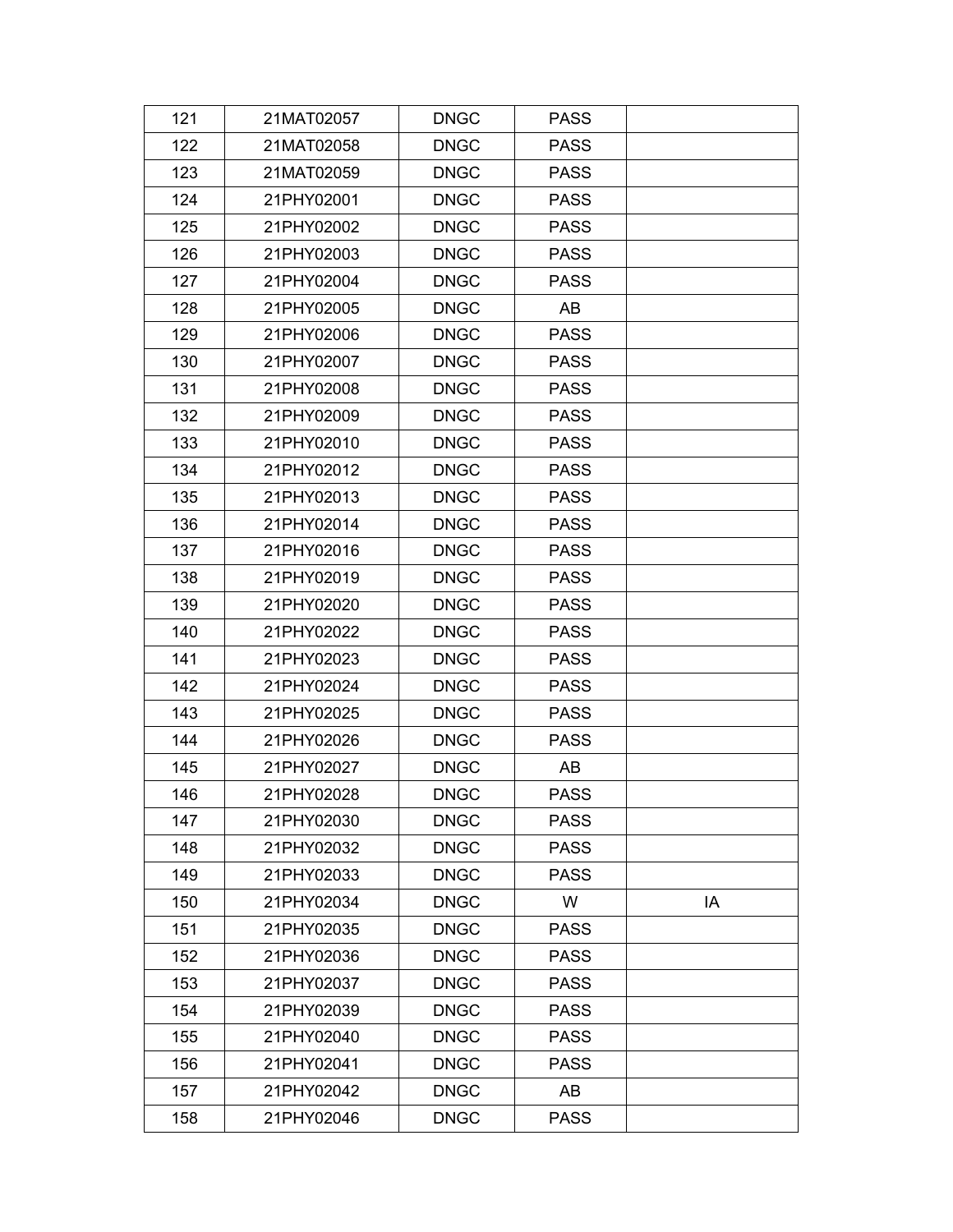| 159 | 21PHY02047 | <b>DNGC</b> | <b>PASS</b> |  |
|-----|------------|-------------|-------------|--|
| 160 | 21PHY02048 | <b>DNGC</b> | <b>PASS</b> |  |
| 161 | 21PHY02049 | <b>DNGC</b> | <b>PASS</b> |  |
| 162 | 21ZOL02001 | <b>DNGC</b> | <b>PASS</b> |  |
| 163 | 21ZOL02002 | <b>DNGC</b> | <b>PASS</b> |  |
| 164 | 21ZOL02003 | <b>DNGC</b> | <b>PASS</b> |  |
| 165 | 21ZOL02004 | <b>DNGC</b> | <b>PASS</b> |  |
| 166 | 21ZOL02005 | <b>DNGC</b> | <b>PASS</b> |  |
| 167 | 21ZOL02006 | <b>DNGC</b> | <b>PASS</b> |  |
| 168 | 21ZOL02007 | <b>DNGC</b> | <b>PASS</b> |  |
| 169 | 21ZOL02008 | <b>DNGC</b> | <b>PASS</b> |  |
| 170 | 21ZOL02009 | <b>DNGC</b> | <b>PASS</b> |  |
| 171 | 21ZOL02011 | <b>DNGC</b> | <b>PASS</b> |  |
| 172 | 21ZOL02013 | <b>DNGC</b> | <b>PASS</b> |  |
| 173 | 21ZOL02014 | <b>DNGC</b> | <b>PASS</b> |  |
| 174 | 21ZOL02015 | <b>DNGC</b> | <b>PASS</b> |  |
| 175 | 21ZOL02016 | <b>DNGC</b> | <b>PASS</b> |  |
| 176 | 21ZOL02017 | <b>DNGC</b> | <b>PASS</b> |  |
| 177 | 21ZOL02018 | <b>DNGC</b> | <b>PASS</b> |  |
| 178 | 21ZOL02019 | <b>DNGC</b> | <b>PASS</b> |  |
| 179 | 21ZOL02021 | <b>DNGC</b> | <b>PASS</b> |  |
| 180 | 21ZOL02025 | <b>DNGC</b> | <b>PASS</b> |  |
| 181 | 21ZOL02026 | <b>DNGC</b> | <b>PASS</b> |  |
| 182 | 21ZOL02027 | <b>DNGC</b> | <b>PASS</b> |  |
| 183 | 21ZOL02028 | <b>DNGC</b> | <b>PASS</b> |  |
| 184 | 21ZOL02031 | <b>DNGC</b> | <b>PASS</b> |  |
| 185 | 21ZOL02033 | <b>DNGC</b> | <b>PASS</b> |  |
| 186 | 21ZOL02034 | <b>DNGC</b> | <b>PASS</b> |  |
| 187 | 21ZOL02037 | <b>DNGC</b> | <b>PASS</b> |  |
| 188 | 21ZOL02038 | <b>DNGC</b> | <b>PASS</b> |  |
| 189 | 21ZOL02039 | <b>DNGC</b> | <b>PASS</b> |  |
| 190 | 21ZOL02041 | <b>DNGC</b> | <b>PASS</b> |  |
| 191 | 21ZOL02042 | <b>DNGC</b> | <b>PASS</b> |  |
| 192 | 21ZOL02043 | <b>DNGC</b> | <b>PASS</b> |  |
| 193 | 21ZOL02044 | <b>DNGC</b> | <b>PASS</b> |  |
| 194 | 21ZOL02045 | <b>DNGC</b> | <b>PASS</b> |  |
| 195 | 21ZOL02046 | <b>DNGC</b> | <b>PASS</b> |  |
| 196 | 21ZOL02047 | <b>DNGC</b> | <b>PASS</b> |  |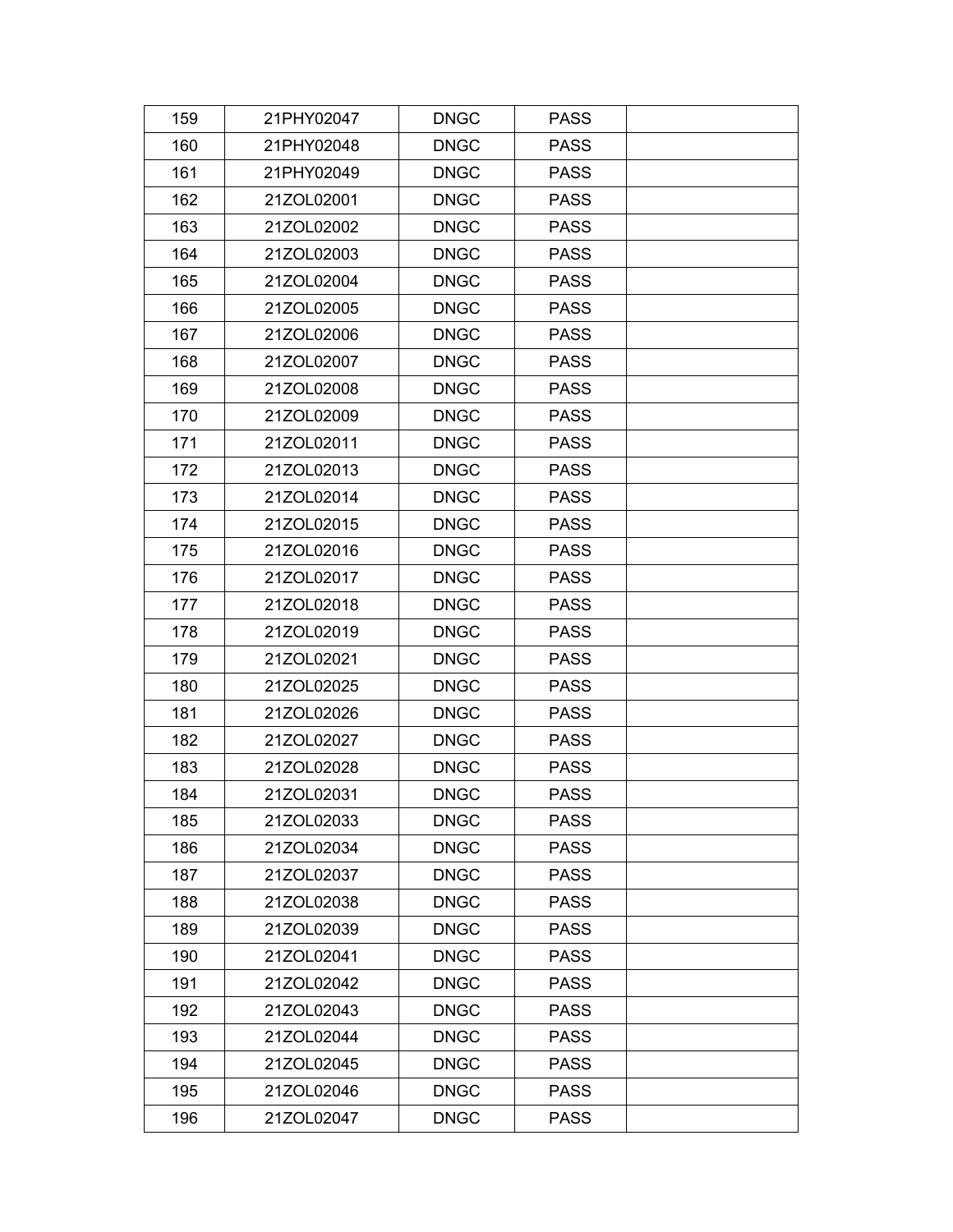| 197            | 21ZOL02048 | <b>DNGC</b> | <b>PASS</b> |  |
|----------------|------------|-------------|-------------|--|
| 198            | 21ZOL02050 | <b>DNGC</b> | <b>PASS</b> |  |
| 199            | 21ZOL02051 | <b>DNGC</b> | <b>PASS</b> |  |
| 200            | 21ZOL02052 | <b>DNGC</b> | <b>PASS</b> |  |
| 201            | 21ZOL02055 | <b>DNGC</b> | <b>PASS</b> |  |
| 202            | 21ZOL02056 | <b>DNGC</b> | <b>PASS</b> |  |
| 203            | 21ZOL02057 | <b>DNGC</b> | <b>PASS</b> |  |
| 204            | 21ZOL02058 | <b>DNGC</b> | <b>PASS</b> |  |
| 205            | 21ZOL02059 | <b>DNGC</b> | <b>PASS</b> |  |
| 206            | 21ZOL02060 | <b>DNGC</b> | <b>PASS</b> |  |
| 207            | 21ZOL02061 | <b>DNGC</b> | <b>PASS</b> |  |
| 208            | 21ZOL02063 | <b>DNGC</b> | <b>PASS</b> |  |
| 209            | 21ZOL02065 | <b>DNGC</b> | <b>PASS</b> |  |
| 210            | 21ZOL02066 | <b>DNGC</b> | <b>PASS</b> |  |
| 211            | 21ZOL02067 | <b>DNGC</b> | <b>PASS</b> |  |
| 212            | 21ZOL02068 | <b>DNGC</b> | <b>PASS</b> |  |
| 213            | 21ZOL02069 | <b>DNGC</b> | <b>PASS</b> |  |
| 214            | 21ZOL02070 | <b>DNGC</b> | <b>PASS</b> |  |
|                |            |             |             |  |
| 1              | 21BOT03001 | <b>IGGC</b> | <b>PASS</b> |  |
| 2              | 21BOT03002 | <b>IGGC</b> | <b>PASS</b> |  |
| 3              | 21BOT03003 | <b>IGGC</b> | <b>PASS</b> |  |
| 4              | 21BOT03004 | <b>IGGC</b> | <b>PASS</b> |  |
| 5              | 21BOT03005 | <b>IGGC</b> | <b>PASS</b> |  |
| 6              | 21BOT03006 | <b>IGGC</b> | <b>PASS</b> |  |
| $\overline{7}$ | 21BOT03007 | <b>IGGC</b> | <b>PASS</b> |  |
| 8              | 21BOT03008 | <b>IGGC</b> | <b>PASS</b> |  |
| 9              | 21BOT03009 | <b>IGGC</b> | <b>PASS</b> |  |
| 10             | 21BOT03010 | <b>IGGC</b> | <b>PASS</b> |  |
| 11             | 21BOT03011 | <b>IGGC</b> | <b>PASS</b> |  |
| 12             | 21BOT03012 | <b>IGGC</b> | <b>PASS</b> |  |
| 13             | 21BOT03013 | <b>IGGC</b> | <b>PASS</b> |  |
| 14             | 21BOT03014 | <b>IGGC</b> | <b>PASS</b> |  |
| 15             | 21BOT03015 | <b>IGGC</b> | <b>PASS</b> |  |
| 16             | 21BOT03016 | <b>IGGC</b> | <b>PASS</b> |  |
| 17             | 21BOT03017 | <b>IGGC</b> | <b>PASS</b> |  |
| 18             | 21BOT03018 | <b>IGGC</b> | <b>PASS</b> |  |
| 19             | 21BOT03019 | <b>IGGC</b> | <b>PASS</b> |  |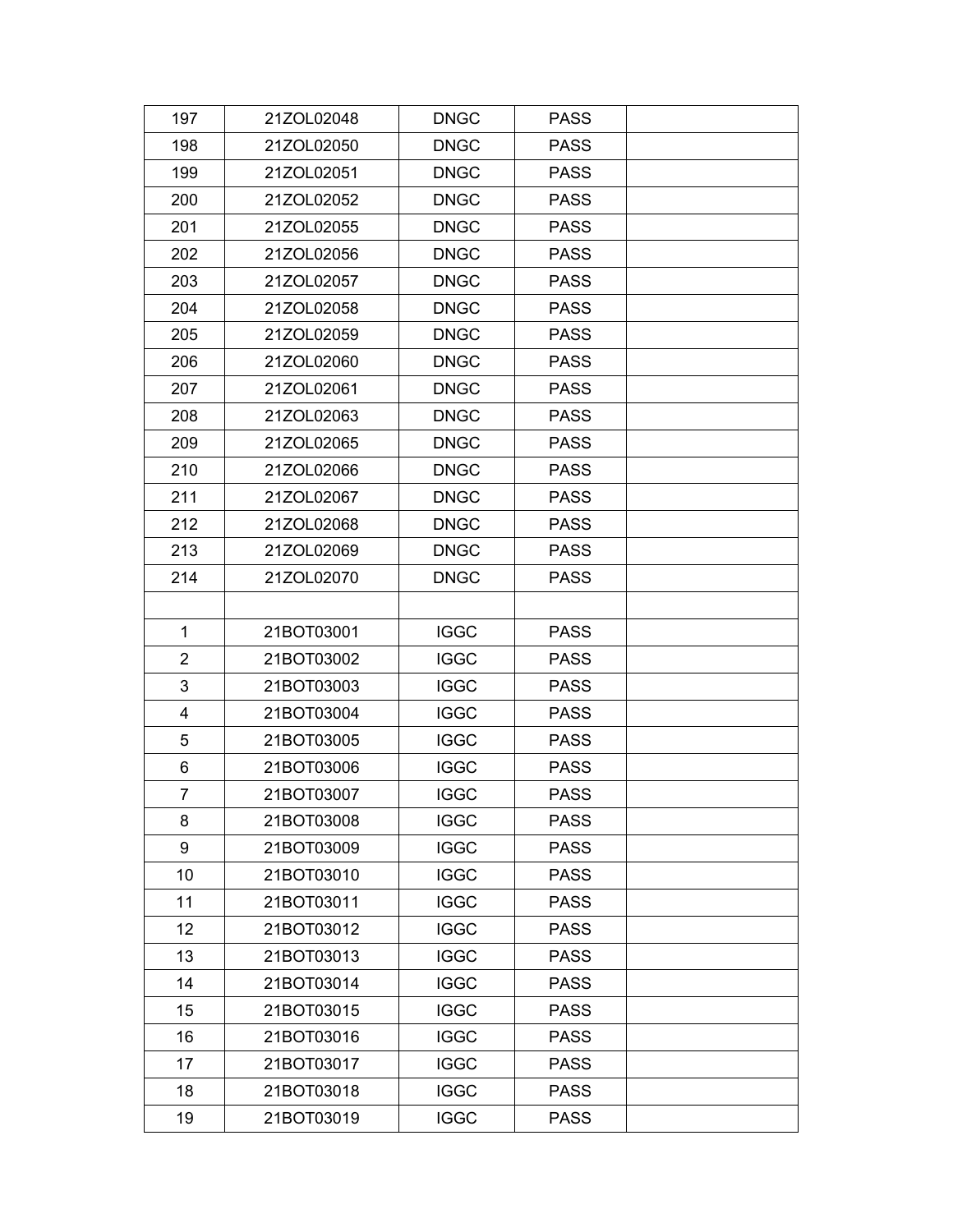| 20 | 21BOT03020 | <b>IGGC</b> | <b>PASS</b> |             |
|----|------------|-------------|-------------|-------------|
| 21 | 21BOT03022 | <b>IGGC</b> | <b>PASS</b> |             |
| 22 | 21BOT03024 | <b>IGGC</b> | <b>PASS</b> |             |
| 23 | 21BOT03025 | <b>IGGC</b> | <b>PASS</b> |             |
| 24 | 21BOT03026 | <b>IGGC</b> | <b>PASS</b> |             |
| 25 | 21BOT03027 | <b>IGGC</b> | <b>PASS</b> |             |
| 26 | 21BOT03028 | <b>IGGC</b> | <b>PASS</b> |             |
| 27 | 21BOT03029 | <b>IGGC</b> | W           | <b>REGN</b> |
| 28 | 21BOT03030 | <b>IGGC</b> | <b>PASS</b> |             |
| 29 | 21BOT03031 | <b>IGGC</b> | <b>PASS</b> |             |
| 30 | 21BOT03032 | <b>IGGC</b> | <b>PASS</b> |             |
| 31 | 21BOT03033 | <b>IGGC</b> | <b>PASS</b> |             |
| 32 | 21BOT03034 | <b>IGGC</b> | <b>PASS</b> |             |
| 33 | 21BOT03035 | <b>IGGC</b> | <b>PASS</b> |             |
| 34 | 21BOT03036 | <b>IGGC</b> | <b>PASS</b> |             |
| 35 | 21CHE03037 | <b>IGGC</b> | <b>PASS</b> |             |
| 36 | 21CHE03038 | <b>IGGC</b> | <b>PASS</b> |             |
| 37 | 21CHE03039 | <b>IGGC</b> | <b>PASS</b> |             |
| 38 | 21CHE03040 | <b>IGGC</b> | <b>PASS</b> |             |
| 39 | 21CHE03041 | <b>IGGC</b> | AB          |             |
| 40 | 21CHE03042 | <b>IGGC</b> | <b>PASS</b> |             |
| 41 | 21CHE03043 | <b>IGGC</b> | <b>PASS</b> |             |
| 42 | 21CHE03044 | <b>IGGC</b> | <b>PASS</b> |             |
| 43 | 21MAT03045 | <b>IGGC</b> | <b>PASS</b> |             |
| 44 | 21MAT03046 | <b>IGGC</b> | <b>PASS</b> |             |
| 45 | 21MAT03047 | <b>IGGC</b> | <b>PASS</b> |             |
| 46 | 21MAT03048 | <b>IGGC</b> | <b>PASS</b> |             |
| 47 | 21MAT03049 | <b>IGGC</b> | <b>PASS</b> |             |
| 48 | 21MAT03050 | <b>IGGC</b> | <b>PASS</b> |             |
| 49 | 21MAT03051 | <b>IGGC</b> | <b>PASS</b> |             |
| 50 | 21MAT03052 | <b>IGGC</b> | <b>PASS</b> |             |
| 51 | 21PHY03053 | <b>IGGC</b> | <b>PASS</b> |             |
| 52 | 21PHY03054 | <b>IGGC</b> | <b>PASS</b> |             |
| 53 | 21PHY03055 | <b>IGGC</b> | <b>PASS</b> |             |
| 54 | 21PHY03056 | <b>IGGC</b> | <b>PASS</b> |             |
| 55 | 21PHY03057 | <b>IGGC</b> | <b>PASS</b> |             |
| 56 | 21PHY03058 | <b>IGGC</b> | <b>PASS</b> |             |
| 57 | 21PHY03059 | <b>IGGC</b> | <b>PASS</b> |             |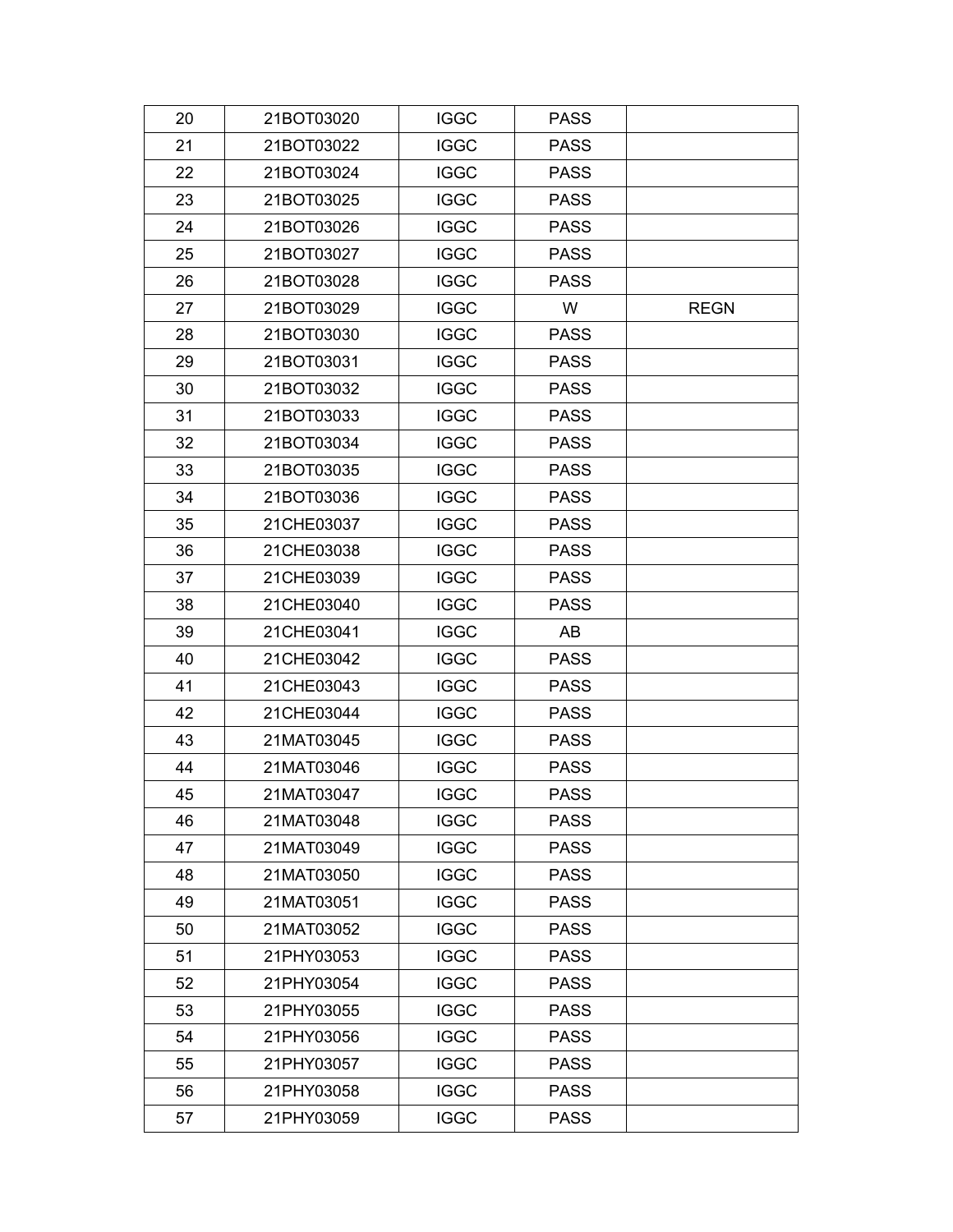| 58 | 21PHY03060 | <b>IGGC</b> | <b>PASS</b> |             |
|----|------------|-------------|-------------|-------------|
| 59 | 21PHY03061 | <b>IGGC</b> | <b>PASS</b> |             |
| 60 | 21ZOL03062 | <b>IGGC</b> | <b>PASS</b> |             |
| 61 | 21ZOL03063 | <b>IGGC</b> | <b>PASS</b> |             |
| 62 | 21ZOL03064 | <b>IGGC</b> | <b>PASS</b> |             |
| 63 | 21ZOL03065 | <b>IGGC</b> | <b>PASS</b> |             |
| 64 | 21ZOL03066 | <b>IGGC</b> | <b>PASS</b> |             |
| 65 | 21ZOL03067 | <b>IGGC</b> | <b>PASS</b> |             |
| 66 | 21ZOL03069 | <b>IGGC</b> | <b>PASS</b> |             |
| 67 | 21ZOL03070 | <b>IGGC</b> | W           | <b>REGN</b> |
| 68 | 21ZOL03071 | <b>IGGC</b> | <b>PASS</b> |             |
| 69 | 21ZOL03072 | <b>IGGC</b> | <b>PASS</b> |             |
| 70 | 21ZOL03073 | <b>IGGC</b> | <b>PASS</b> |             |
| 71 | 21ZOL03074 | <b>IGGC</b> | <b>PASS</b> |             |
| 72 | 21ZOL03075 | <b>IGGC</b> | <b>PASS</b> |             |
| 73 | 21ZOL03076 | <b>IGGC</b> | <b>PASS</b> |             |
| 74 | 21ZOL03077 | <b>IGGC</b> | <b>PASS</b> |             |
| 75 | 21ZOL03078 | <b>IGGC</b> | <b>PASS</b> |             |
| 76 | 21ZOL03079 | <b>IGGC</b> | <b>PASS</b> |             |
| 77 | 21ZOL03080 | <b>IGGC</b> | <b>PASS</b> |             |
| 78 | 21ZOL03081 | <b>IGGC</b> | <b>PASS</b> |             |
| 79 | 21ZOL03082 | <b>IGGC</b> | <b>PASS</b> |             |
| 80 | 21ZOL03083 | <b>IGGC</b> | <b>PASS</b> |             |
| 81 | 21ZOL03084 | <b>IGGC</b> | <b>PASS</b> |             |
| 82 | 21ZOL03085 | <b>IGGC</b> | <b>PASS</b> |             |
| 83 | 21ZOL03087 | <b>IGGC</b> | <b>PASS</b> |             |
| 84 | 21ZOL03088 | <b>IGGC</b> | <b>PASS</b> |             |
| 85 | 21ZOL03090 | <b>IGGC</b> | <b>PASS</b> |             |
| 86 | 21ZOL03091 | <b>IGGC</b> | <b>PASS</b> |             |
| 87 | 21ZOL03092 | <b>IGGC</b> | AB          |             |
| 88 | 21ZOL03093 | <b>IGGC</b> | <b>PASS</b> |             |
| 89 | 21ZOL03094 | <b>IGGC</b> | <b>PASS</b> |             |
| 90 | 21ZOL03095 | <b>IGGC</b> | <b>PASS</b> |             |
| 91 | 21ZOL03096 | <b>IGGC</b> | <b>PASS</b> |             |
| 92 | 21ZOL03097 | <b>IGGC</b> | <b>PASS</b> |             |
| 93 | 21ZOL03098 | <b>IGGC</b> | <b>PASS</b> |             |
| 94 | 21ZOL03099 | <b>IGGC</b> | <b>PASS</b> |             |
| 95 | 21ZOL03100 | <b>IGGC</b> | <b>PASS</b> |             |